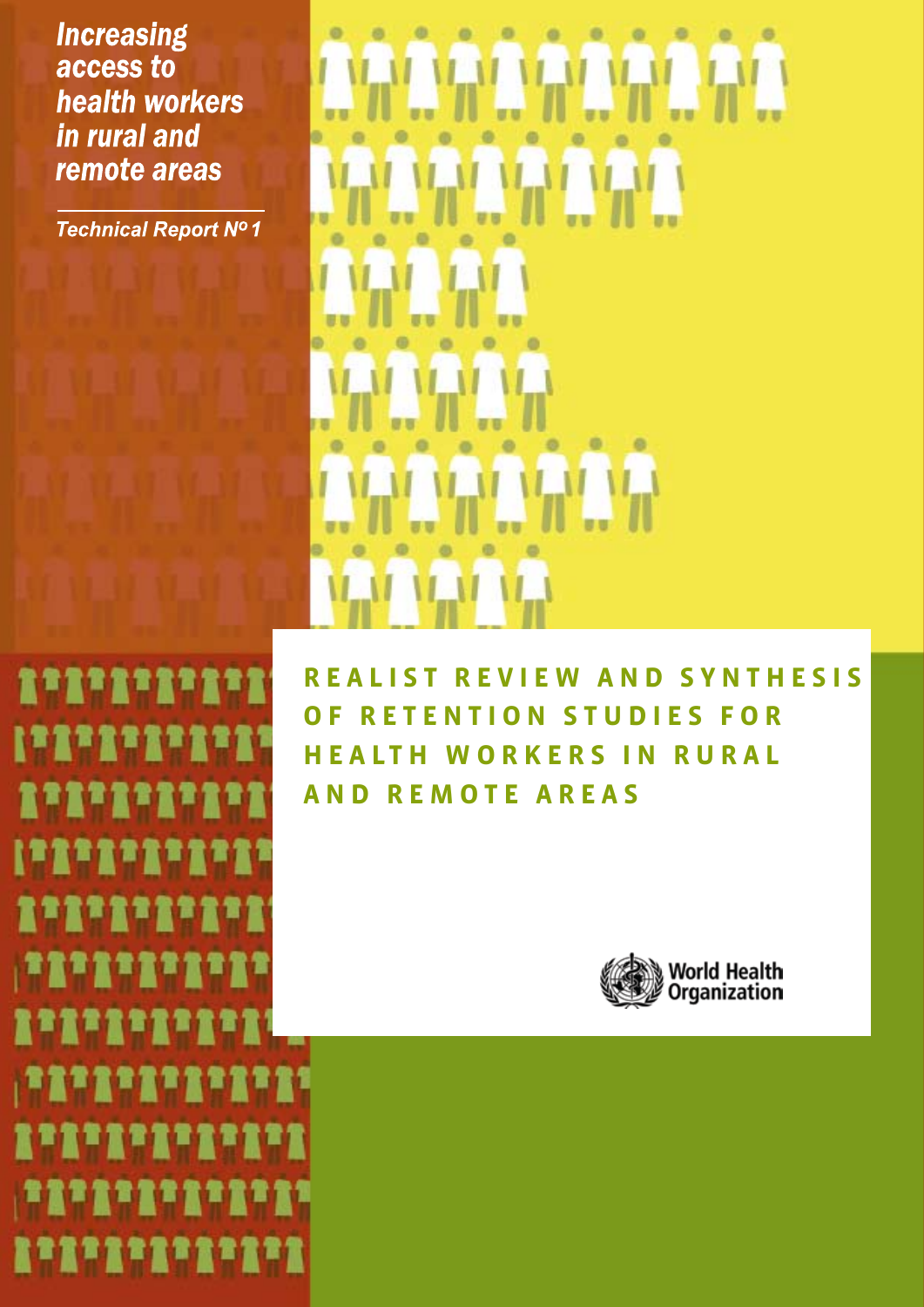WHO Library Cataloguing-in-Publication Data

Realist review and synthesis of retention studies for health workers in rural and remote areas / Marjolein Dieleman … [et al].

1.Health services accessibility - organization and administration. 2.Health personnel - organization and administration. 3.Medically underserved area. 4.Rural health services. 5.Case reports. I.Dieleman, Marjolein. II.Kane, Sumit. III.Zwanikken, Prisca. IV.Gerretsen, Barend. V.World Health Organization.

ISBN 978 92 4 150126 2 (NLM classification: W 76)

#### **© World Health Organization 2011**

All rights reserved. Publications of the World Health Organization can be obtained from WHO Press, World Health Organization, 20 Avenue Appia, 1211 Geneva 27, Switzerland (tel.: +41 22 791 3264; fax: +41 22 791 4857; e-mail: bookorders@who.int). Requests for permission to reproduce or translate WHO publications – whether for sale or for noncommercial distribution – should be addressed to WHO Press, at the above address (fax: +41 22 791 4806; e-mail: permissions@who.int).

The designations employed and the presentation of the material in this publication do not imply the expression of any opinion whatsoever on the part of the World Health Organization concerning the legal status of any country, territory, city or area or of its authorities, or concerning the delimitation of its frontiers or boundaries. Dotted lines on maps represent approximate border lines for which there may not yet be full agreement.

The mention of specific companies or of certain manufacturers' products does not imply that they are endorsed or recommended by the World Health Organization in preference to others of a similar nature that are not mentioned. Errors and omissions excepted, the names of proprietary products are distinguished by initial capital letters.

All reasonable precautions have been taken by the World Health Organization to verify the information contained in this publication. However, the published material is being distributed without warranty of any kind, either expressed or implied. The responsibility for the interpretation and use of the material lies with the reader. In no event shall the World Health Organization be liable for damages arising from its use.

The named authors alone are responsible for the views expressed in this publication.

Printed in Switzerland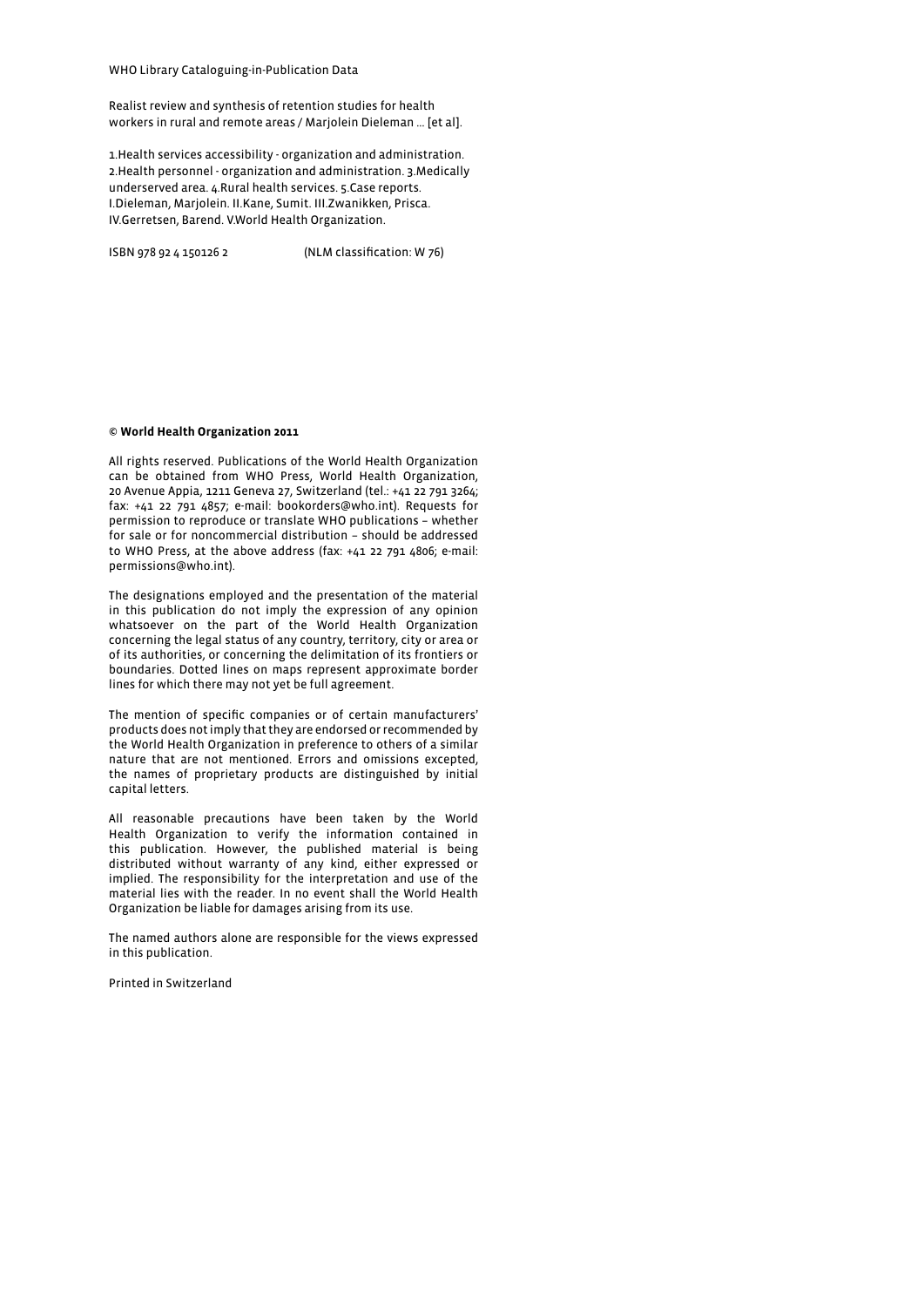# **REALIST REVIEW AND SYNTHESIS OF RETENTION STUDIES FOR h ealt h wo rkers in rural and rem o te areas**

Marjolein Dieleman Sumit Kane Prisca Zwanikken Barend Gerretsen

Royal Tropical Institute The Netherlands





**Royal Tropical Institute**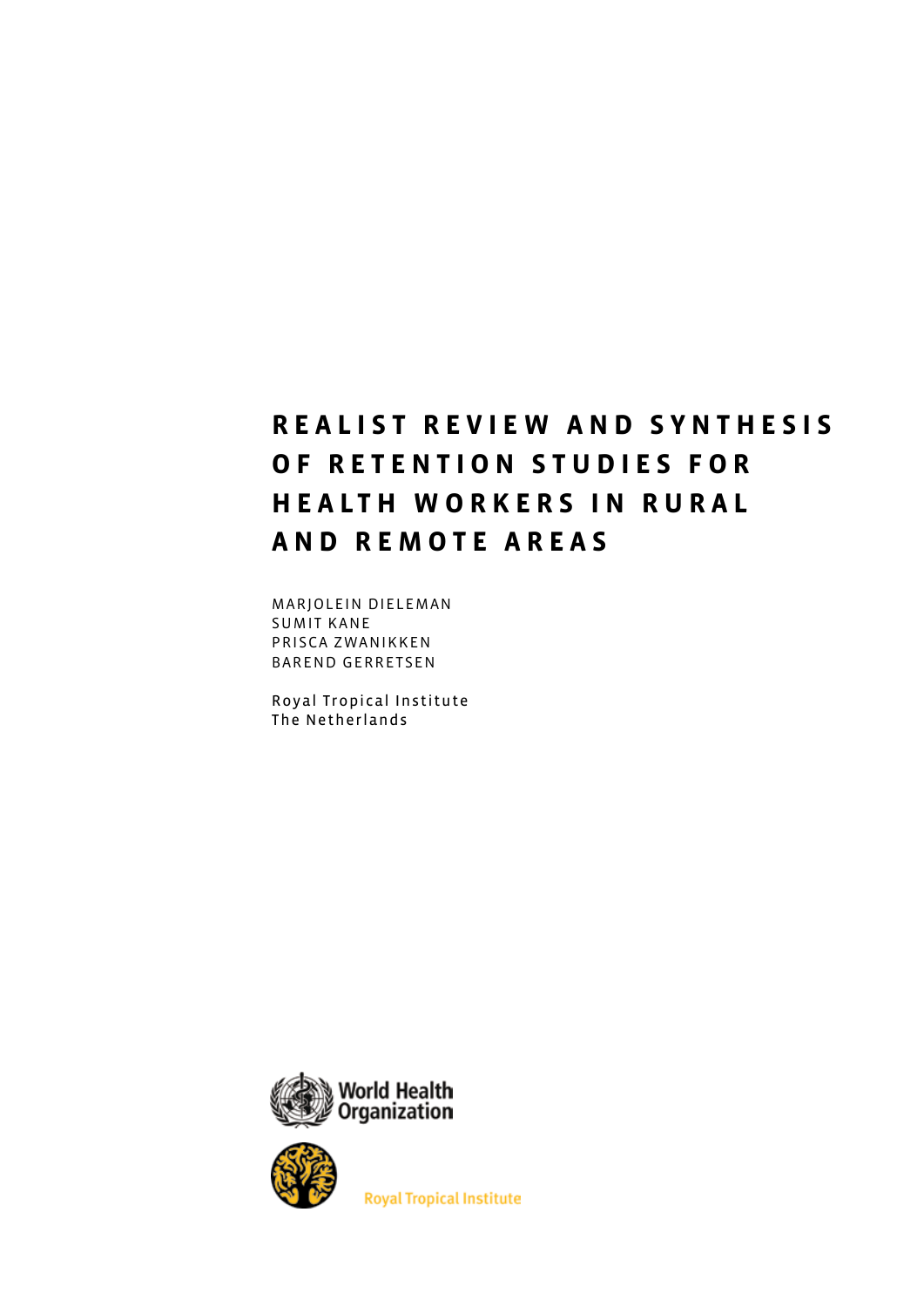# CONTENTS

| Preface                       |                                                     |                |  |  |  |  |  |
|-------------------------------|-----------------------------------------------------|----------------|--|--|--|--|--|
| Acknowledgements              |                                                     |                |  |  |  |  |  |
|                               | List of abbreviations                               | $\mathsf{V}$   |  |  |  |  |  |
|                               | Introduction                                        |                |  |  |  |  |  |
| Background<br>$\mathbf{1}$ .  |                                                     |                |  |  |  |  |  |
|                               | 1.1 Report objectives                               | $\overline{2}$ |  |  |  |  |  |
| 2.                            | Methodology                                         | 3              |  |  |  |  |  |
|                               | 2.1 Search strategy                                 | 3              |  |  |  |  |  |
|                               | 2.2 Data analysis                                   | 3              |  |  |  |  |  |
|                               | 2.3 Research team and time frame                    | 4              |  |  |  |  |  |
|                               | 2.4 Study limitations                               | 4              |  |  |  |  |  |
| 3.                            | Findings                                            | 4              |  |  |  |  |  |
|                               | 3.1 Description of studies                          | 4              |  |  |  |  |  |
|                               | 3.2 Description of findings by type of intervention |                |  |  |  |  |  |
|                               | 3.3 Summary of evidence                             | 11             |  |  |  |  |  |
| 4.                            | <b>Discussion</b>                                   | 14             |  |  |  |  |  |
| 5.                            | Conclusions and recommendations                     | 15             |  |  |  |  |  |
|                               | 5.1 Conclusions                                     | 15             |  |  |  |  |  |
|                               | 5.2 Recommendations                                 | 15             |  |  |  |  |  |
| References                    |                                                     |                |  |  |  |  |  |
| Annex 1. Terms of reference   |                                                     |                |  |  |  |  |  |
| Annex 2. Data analysis matrix |                                                     |                |  |  |  |  |  |

For further information on this study, please contact Marjolein Dieleman, m.dieleman@kit.nl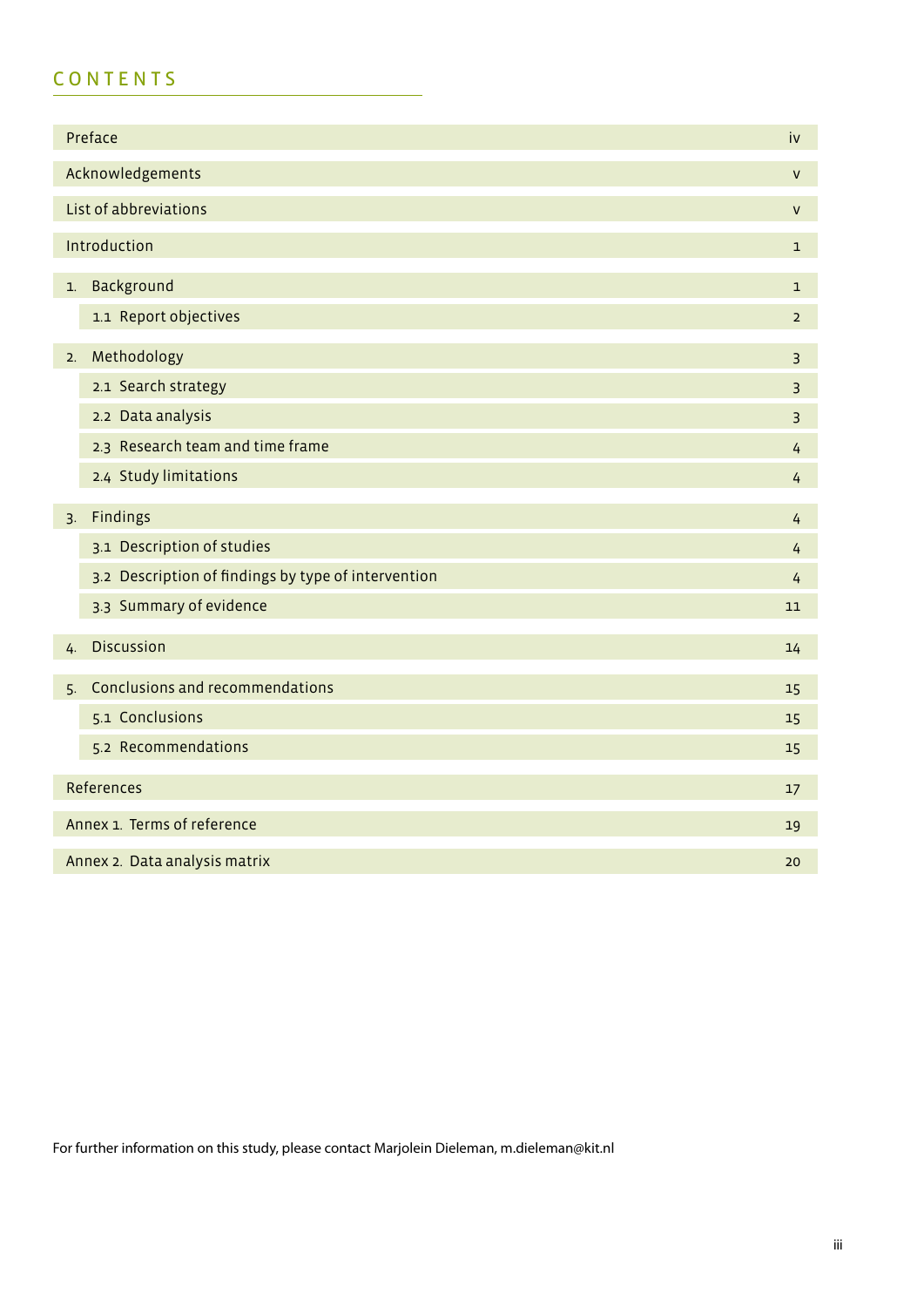# ACKNOWLEDGEMENTS

The authors are with Development Policy and Practice, Koninklijk Instituut voor de Tropen (KIT, Royal Tropical Institute), Amsterdam, The Netherlands. This review was undertaken with the financial support of the World Health Organization (WHO), and the authors wish to thank the members of the Health Workforce Migration and Retention Unit, Department of Human Resources for Health, Health Systems and Services at WHO for their support and constructive feedback.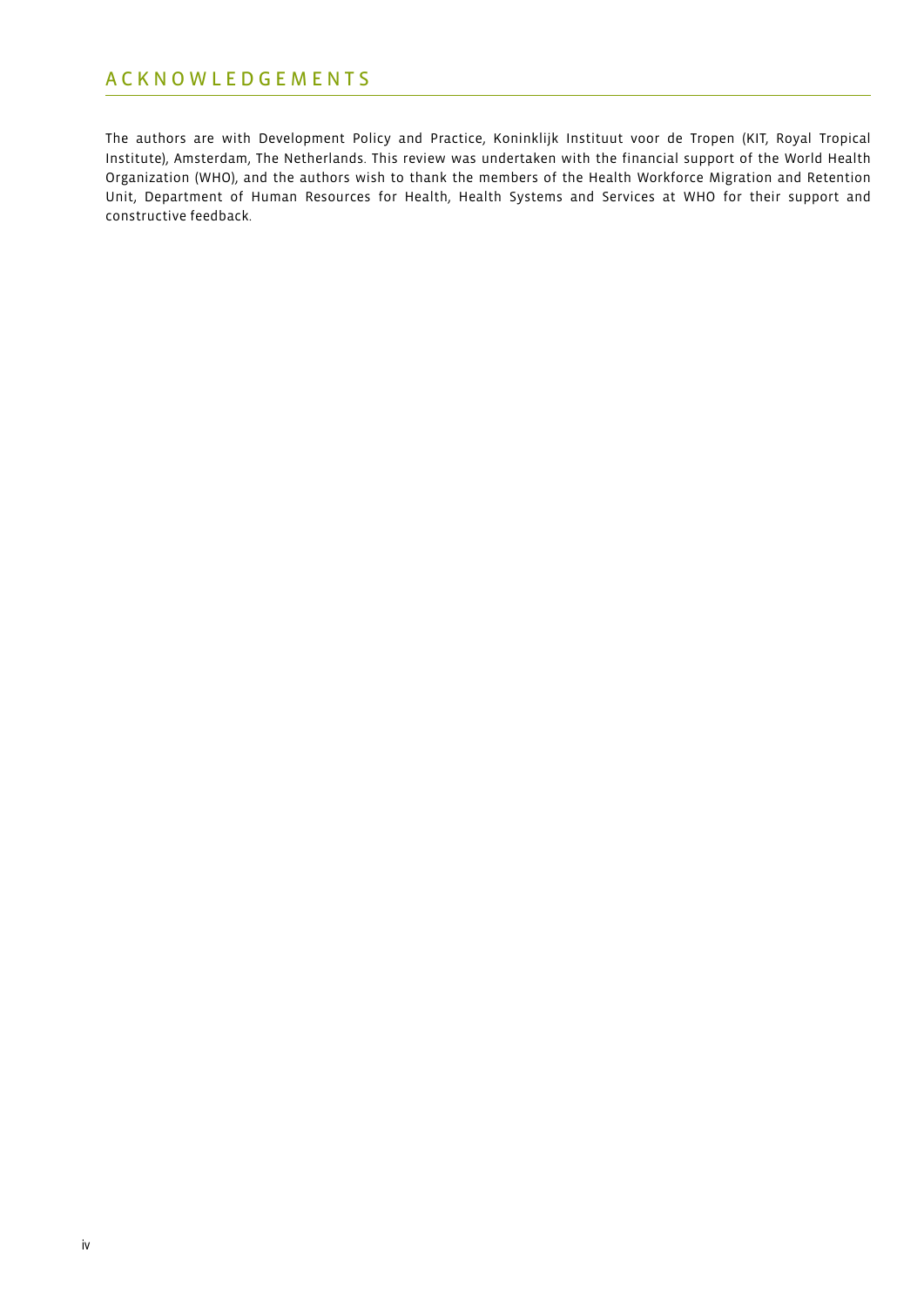# **P R E F A C E**

Policy-makers in every country are faced with the significant challenge of meeting the health needs of their populations, including the especially vulnerable communities in remote and rural areas. In order to ensure the equitable delivery of health services in these areas, skilled and motivated health workers need to be in the right place at the right time.

Following various international calls for action from global leaders, civil society and Member States of the World Health Organization (WHO), in February 2009 WHO launched a programme to increase access to health workers in remote and rural areas through improved retention. This programme was developed in order to support countries to address the critical issues of retention and equitable distribution of health workers.

The programme consists of three strategic pillars:

- building and sharing the evidence base;
- supporting countries in the analysis, evaluation and implementation of effective strategies;
- producing and disseminating policy recommendations and guidelines.

Substantial work has gone into expanding the evidence base on retention strategies and developing the global recommendations. At the launch of the programme, the expert group convened by WHO to develop evidence-based recommendations identified the key evidence gaps in this field. Subsequently, additional systematic reviews have been commissioned by WHO to fill these gaps. In addition, a series of country case-studies has also been commissioned, following a common template developed by the expert group, to better understand the importance of context and the ways in which different countries have approached the issue of rural retention of health workers.

This report uses a realist review, which is a theory-based method, to address the questions of "why" and "how" certain rural retention interventions work better in some contexts and fail in others. The authors applied this method to the papers included in the first literature review prepared by the WHO Secretariat as a background paper for the launching of the programme. Through applying a realist perspective to the review of these retention studies, a greater understanding is gained of the contextual factors and the main mechanisms that triggered the effects of retention strategies.

The report provides strong support for the assertion that a bundle of retention strategies should be used in order to successfully attract and retain health workers in remote and rural areas. It also provides valuable recommendations for future studies and gives a better insight into why interventions that were effective in one setting may or may not produce similar results in another.

Smul M. Baynt

Dr Manuel M. Dayrit Director, Department of Human Resources for Health World Health Organization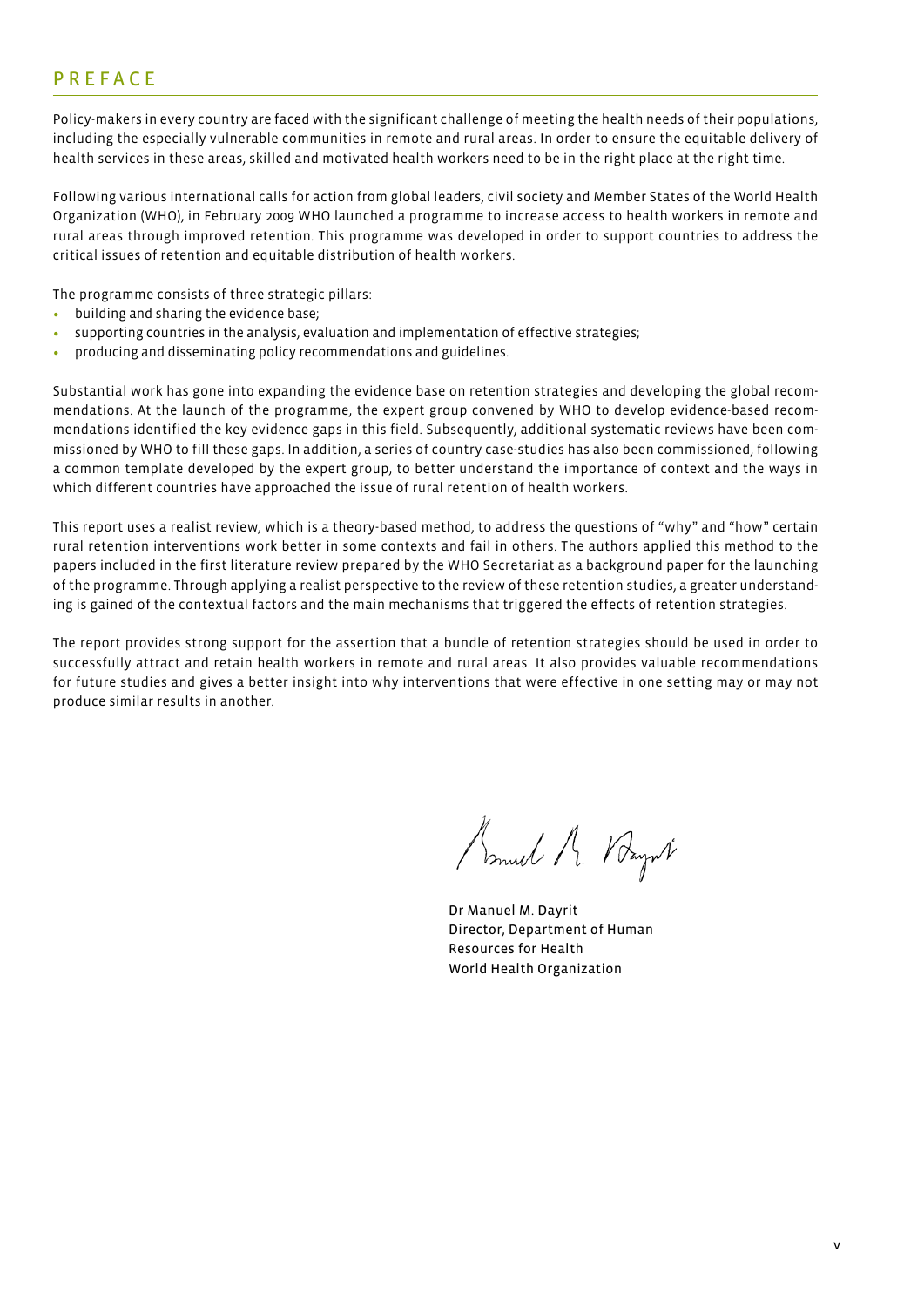# **INTRODUCTION**

Limited availability of qualified health workers in remote and rural areas is an important obstacle to accessing care in many countries. The Health Workforce Migration and Retention (HMR) unit of the Department of Human Resources for Health (HRH) of the World Health Organization (WHO) is implementing a programme of work to support Member States in addressing this issue. Developing evidence-based WHO global recommendations on "Increasing access to health workers in remote and rural areas through improved retention" is one strategic pillar of this programme. The WHO background paper, which reported on a global review of the evidence to date on this topic, showed the scarcity of evidence as well as the limitation of currently available evidence (*1*). The quality of the 40 documents retained for the global review was analysed using the GRADE system. However, experts were of the opinion that this approach did not provide sufficient details to assess whether or not interventions that had been effective would produce similar results elsewhere. It was therefore proposed that another method be used in order to identify the key elements that might explain why interventions were effective in one setting or failing in another: the "realist review", which has already been applied in other domains and settings (health, law and education in high-income countries). The aim was to explore whether using a realist approach would allow a better insight into the working of these interventions, and would reveal the underlying mechanisms and contexts of influence on successful (and unsuccessful) outcomes of retention policies and interventions (see Annex 1 for the terms of reference for this assignment).

This report gives an account of the application of the realist approach to the available evidence on retention studies for health workers in rural and remote areas, so as to identify factors that explain which intervention strategies work, for whom and in which circumstances.

The report is structured as follows: the first section provides background and gives an overview of WHO's programme "Increasing access to health workers in remote and rural areas through improved retention", of the current evidence on this issue and of the main reasons to review the evidence using a realist perspective; it also outlines the objectives of the report. Section 2 presents in detail the methodology used to re-analyse the studies used for the WHO background paper. The findings are described and interpreted in Section 3, looking at the type of intervention, describing how the interventions worked and identifying commonalities and contrasting information. In Section 4 these findings are discussed by looking at the working of the interventions and the intervention logic and critically reviewing the application of realist review on the 30 studies. Conclusions and recommendations are given in Section 5.

# 1 **BACKGROUND**

Human resources are an important component of health systems, as without health workers, access to and provision of quality health care is severely compromised (*2*). Moreover, the limited number of competent health workers puts at risk the achievement of the Millennium Development Goals (MDGs). Shortage of staff is particularly problematic in underserved areas, and attention to attraction and retention of health workers is high on the agenda. As there are fewer health workers in rural areas, loss of health workers in these areas will significantly contribute to accessibility problems (*3*). Studies have shown that at hospital level, lower nurse-to-patient ratios lead to more complications and poorer patient outcomes (*4*, *5*). In addition, staff shortages negatively impact on the motivation of the remaining staff as they create increased workload, causing extra stress and the risk of more staff leaving or being absent from work.

In low-, middle- and high-income countries, there is a need to identify how best to ensure access to health workers in underserved areas, and there have been various calls for action (*6*). For this reason, WHO has formulated a two- year programme of work that aims to:

- build the evidence base on effective retention strategies, through:
	- − literature reviews, expert consultations and synthesis of the evidence;
	- − identification of knowledge gaps and commissioning research;
- support countries to evaluate and adapt retention strategies by working with interested countries to evaluate past and on-going strategies and to develop and implement country-specific plans;
- develop and disseminate global recommendations on increasing access to health workers in remote and rural areas through improved retention.

A starting point to achieving the first objective, building the evidence base, was a stocktaking of the current evidence reported in the background paper (*1*). About 40 documents on retention were reviewed, and retention interventions were categorized according to the type of intervention: educational, regulatory, financial, and personal and professional support.

The background paper reported that there is very limited evidence and that the available evidence is weak. Despite this, some messages on "what works" could be formulated (see Box 1).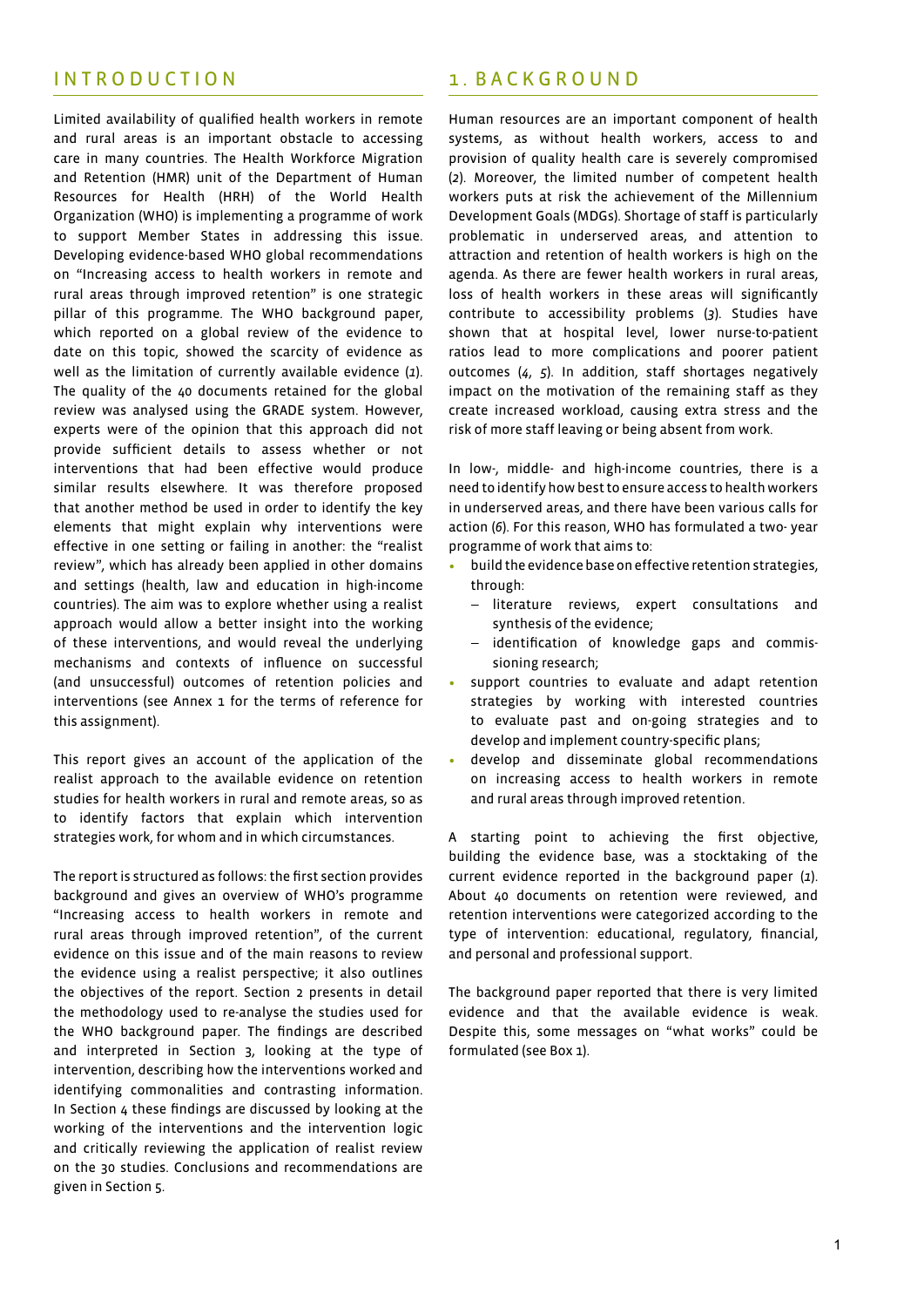#### BOX 1. "What works" to attract and retain health workers

#### **Educational and regulatory interventions**

- Health professionals from a rural background are more likely to practise in rural areas (consistent findings from observational studies).
- Clinical rotations in a rural setting may influence medical students' subsequent decision to work in an underserved area (quasi-randomized trials).
- Adapting curricula to include rural health issues improves competencies to work in rural areas and creates more interest to work in these areas.
- The effectiveness of compulsory placement has been assessed by descriptive surveys with inconclusive results (compulsory placement solves short-term maldistribution, but is criticized for alienating people from the profession and for difficulties in administration and enforcement).
- Loan repayment schemes, direct incentives and medical residency programmes to encourage rural placement have the highest service completion rates and physician retention rates.

#### **Type and level of remuneration**

• Directfinancialincentivestopractiseinruralareasmay encourage rural practice, in particular in developed countries, but reports from developing countries are not positive, with the possible exception of a few such as Mali, South Africa and Zambia.

#### **Personal and professional support**

- Professional and community support to rural workers encourages rural practice (but there are no quantitative results from an actual intervention); it can be achieved by supportive supervision, Internet access and community involvement projects, as well as by professional networks).
- Very few countries have implemented large-scale interventions to improve the infrastructure and living conditions, and evaluations of these interventions have been published (Mali, Thailand and Zambia are examples). This is despite the fact that factors ranking highest in workers' preferences and choices of location are precisely those related to the local infrastructure, isolation and working conditions.

#### Source: (*1*).

At the same time, the background review served as a basis to formulate research questions to collect additional evidence, and it provided recommendations with respect to the type of evidence and its quality (*1*). It was discussed during the first expert meeting in February 2009 and an action plan was developed to start expanding the evidence base (*6*).

One of the action points contributing to building the evidence base is the re-analysis of the documents reviewed in the background paper, exploring whether the use of an alternative analytical approach would provide additional insights. The realist review takes the context

into consideration and tries to assess what made certain programmes work or why they failed in a specific setting. Most of the current evaluation and research methods in HRH often do not take the context and complexity into account: they tend to look only at outputs or outcomes to assess whether interventions work and often try to establish linear causality. Given that HRH interventions are located within certain contexts and interact with this context, they need to be explained in the context within which they are implemented, and not in isolation (*7*).

Not taking sufficient account of either the context in which the interventions occurred, or the mechanisms according to which they worked, leads to inconclusive results of reviews and evaluation studies. These results are therefore not conducive to assisting policy-makers and planners in choosing appropriate interventions (*8*, *9*). In addition, if the intervention logic is not made explicit, understanding how interventions worked is compromised, i.e. limiting our comprehension of "programme theories" and "theorybuilding" for HRH interventions (*10*). An increasing number of public health practitioners and researchers realize the importance of developing additional types of evaluation and research methods to expand the evidence base and to look beyond output or outcome-focused evaluations (*11–13*). This is not yet the case for HRH practice.

In the health-care setting, only a limited number of realist evaluation studies have yet been published (among others: *14–17*).

### **1.1 R e po rt o bjectives**

This report presents the findings and interprets the results of a realist review of 30 documents reporting on retention interventions, which were used to develop the WHO background paper on retention of health workers in rural and remote areas. It aims to identify the key elements of retention interventions that might explain why interventions were effective in one setting or failing in another.

The report has the following specific objectives:

- to provide an overview of the range of retention interventions that were described in the 30 documents, their characteristics and results;
- to identify contextual factors and the main mechanisms triggered by the interventions that were of influence on positive or negative results of the published retention interventions;
- to discuss the strength of the evidence;
- to discuss the usefulness of applying a realist perspective to the review of retention studies or the evaluation of retention interventions;
- to provide recommendations for future retention interventions that feed into the global recommendation;
- to provide recommendations for future studies on retention interventions.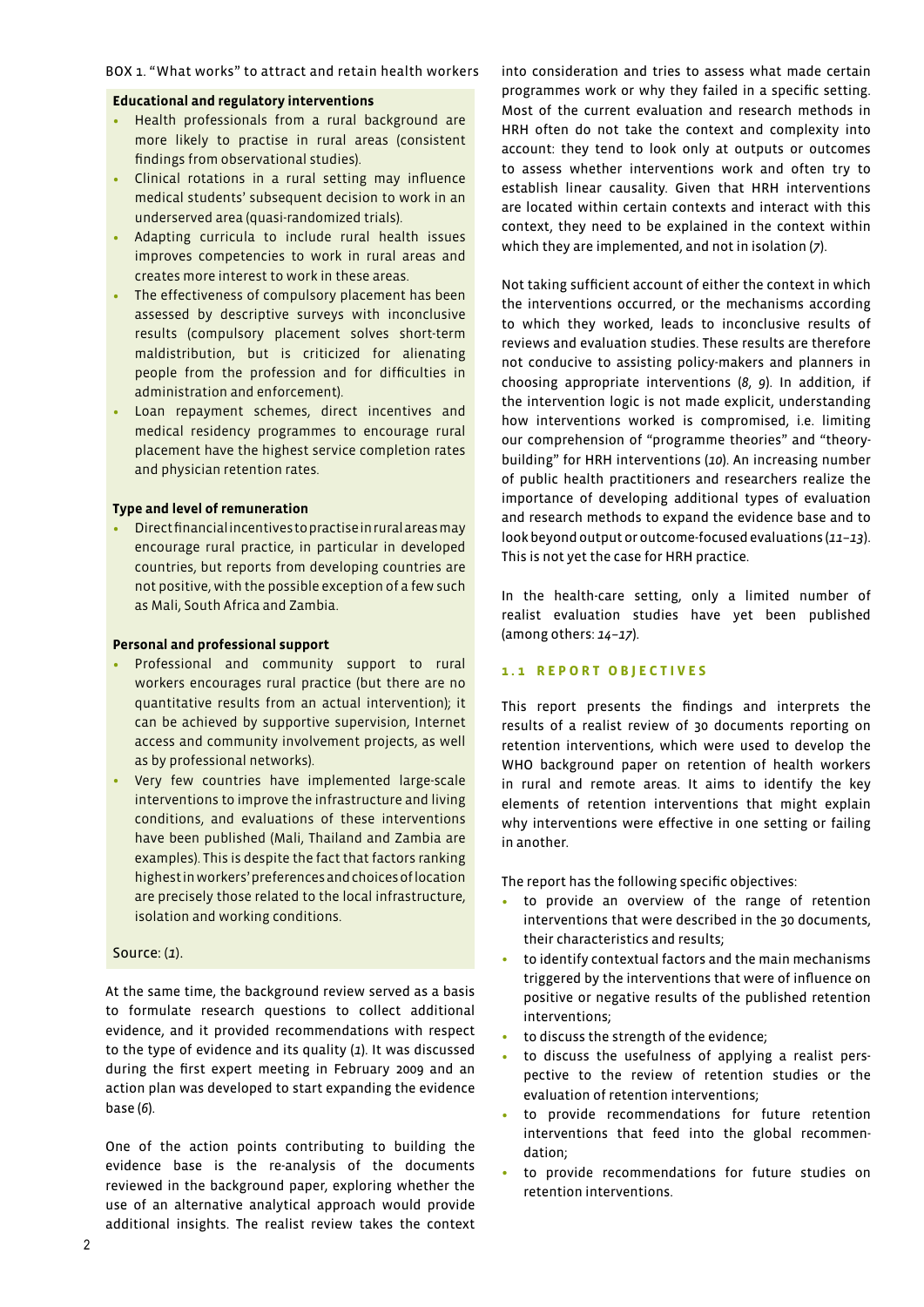# 2. M ethodolog y

# **2.1 S earc h strategy**

From the 40 studies identified by WHO with the search strategy specified in its background paper (*1*), the research team and WHO collaborators selected 30 published interventions. As only a limited number of articles had been identified for the background paper, the selection of studies for this review was based on exclusion criteria, instead of inclusion.

The main exclusion criteria were:

- power point presentations (three "articles");
- articles that did not describe a retention intervention or retention strategies that were implemented, or described a baseline prior to an intervention that was not included in the database (four articles);
- interventions from high-income countries that were over 15 years old (one article);
- articles that described only to a very limited extent the interventions that took place, and did not allow a description or analysis (two articles).

This selection yielded 30 documents, which were reanalysed.

# **2.2 D ata analysis**

#### **2.2.1 Analytical framework**

The review used a realist perspective for data analysis. Realist enquiry intends to answer the question: "What is it about this programme that works, for whom and in what circumstances?" (*18*); in other words: which mechanisms cause which outcome under which circumstances. Realist enquiry has an explanatory focus and aims to unravel mechanisms of change. The interaction of an intervention with a specific context triggers reactions (mechanisms) which cause certain outcomes to occur. These interactions are called "context-mechanism-outcome" (CMO configurations (*19*). Contexts are the circumstances within which – in this case – retention interventions are implemented and include the organizational, socioeconomic, cultural and political conditions, but also the stakeholders involved, their interests and convictions regarding change and the process of implementation. Mechanisms are reactions, triggered intentionally or unintentionally by the intervention within a certain context, which lead to change occurring (or not occurring).

Evidence building using a realist perspective implies researching CMO configurations by:

- making the "programme theory" that underlies the choice of a certain intervention explicit, i.e. the assumptions regarding expected outcome of an intervention and how this will be achieved;
- conducting research on implemented interventions to collect evidence about this assumption or to (further) develop it.

Research based on a realist perspective can use both qualitative and quantitative data-collection techniques. Realist synthesis systematically reviews results of previous studies so as to identify, articulate, test and refine programme theories. It focuses on the identification of mechanisms that were triggered as a result of the interaction between the intervention and context. It has a so-called generative approach to causality. This approach provides insight into possible transferability of interventions for HRH policy-makers and planners in different settings (*20*).

## **2.2.2 Analysis**

In order to identify key elements of importance to the success or failure of an intervention in a certain context using a realist perspective, information was gathered on the intervention, the context and the actual "working of the intervention" or the mechanisms. As we intended to discuss the strength of the evidence and the usefulness of the application of realist principles to already published studies, we developed a process of data analysis that was comprehensive and as objective and transparent as possible. Therefore, a data analysis matrix was developed by the team of authors (see Annex 2). During the development of this matrix, the team extensively discussed and defined terms (such as context, mechanisms and outcome) and evaluation levels (such as process, output and outcome).

Data were extracted from the articles as follows: articles were read as transcripts and, apart from a description of the aim, the intervention characteristics and the outcome, the researchers looked for information regarding contextual factors, mechanisms (or reactions) triggered by the intervention and underlying assumptions (expected intervention logic or "how the intervention was supposed to work"). The researchers included only reported findings in the data analysis matrix. This means that information included in the matrix consisted of reported study results or interpretation of study results by the authors in the discussion section of the report or the article; the researchers refrained from adding their own interpretations.

In addition, we assessed the type of evidence. The team collected information about when and how the intervention was evaluated: the time of evaluation (e.g. directly upon completion of the intervention, during the intervention or after a certain period of time), the evaluation level (input, process, output or outcome  $level)^1$  and the evaluation method (how it was done: through interviews, self-administered questionnaires, records, etc.). Lastly, information was collected regarding

<sup>&</sup>lt;sup>1</sup> Input was defined as the resources used for the intervention.

Process was defined as the way the intervention was implemented: number of training courses, number of activities, etc.

Output was defined at HRH level: number of retained or number of motivated health workers, etc.

Outcome was defined at service delivery level: utilization, coverage, etc.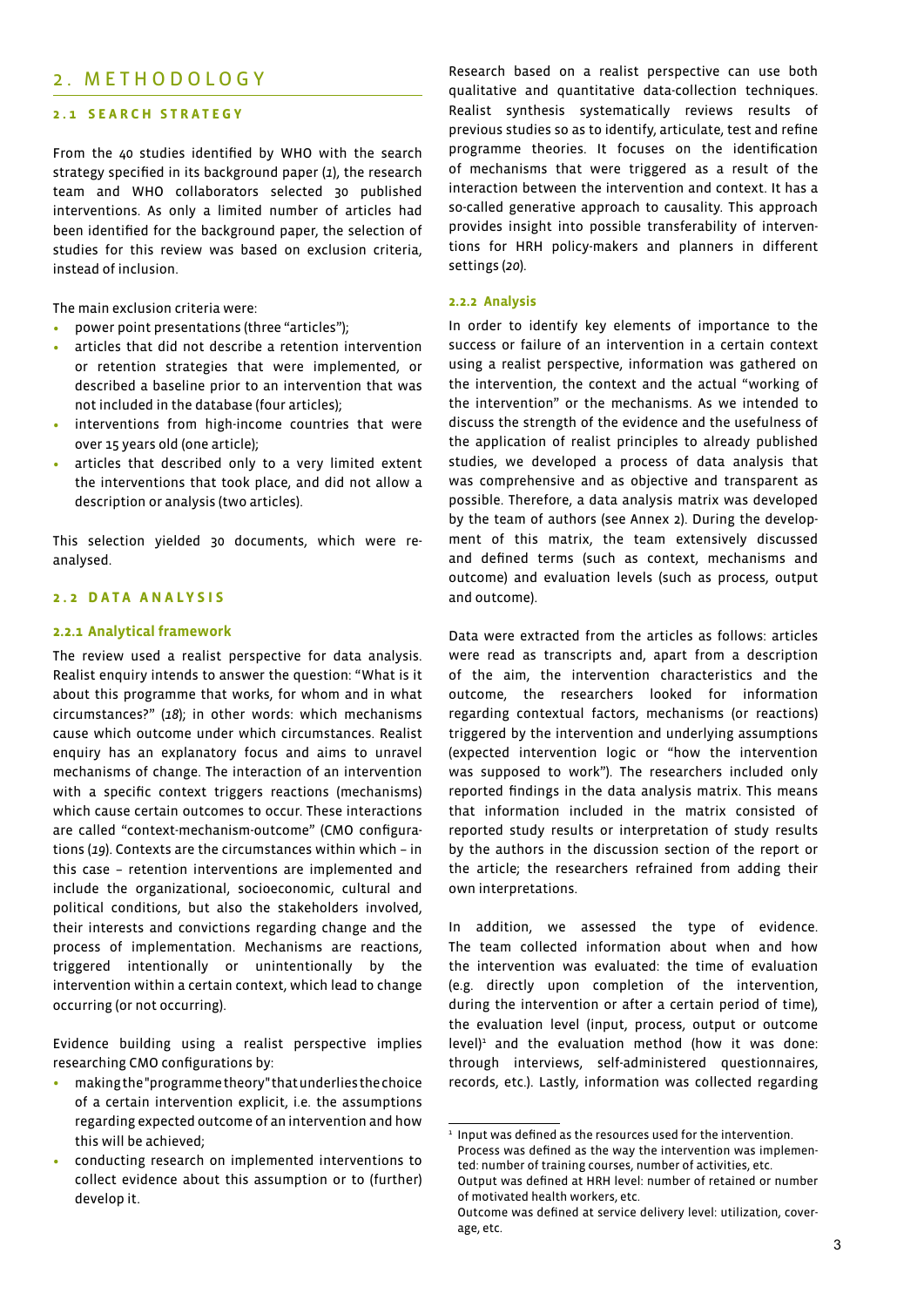the study type, use of baseline and control groups and possible alternative explanations for the outcome of the interventions.

Data analysis was an iterative and joint process, and it was performed manually. To ensure objectivity as far as possible, the articles were read independently by two researchers; moreover, the content of each article in the data analysis matrix was extensively discussed, until consensus was reached among all research team members. This means that, at times, articles or sections of articles had to be re-read and discussed among the researchers to ensure that there was a common understanding. The preliminary data analysis was discussed among the research team and with a member of the WHO programme. These preliminary findings were also presented and discussed with the expert group at a meeting in Geneva (29 June–1 July 2009) so as to explore other perspectives on the usefulness of realist review and the results of the data analysis. This allowed for the completion of the data analysis and the commencement of the report writing process.

The report was written by the principal researcher, with extensive feedback, discussions and input from the other research team members and with feedback from four members of the expert group.

# **2.3 R esearc h team and time frame**

The research team consisted of four members, all staff of the KIT Department for Policy and Practice of the Royal Tropical Institute. Three of the members had prior experience with the application of realist review and realist synthesis, and the fourth was introduced to this method through background papers and a joint analysis of one article using realist principles: the article was first individually analysed by all research team members and the analysis and conclusions were then extensively discussed. Full text of the articles was provided by WHO. Data analysis took place in May and June 2009, and report writing was done in August and September 2009.

#### **2.4 S tudy limitati o n s**

The review had a number of limitations.

- Firstly, prior to the start of WHO's retention programme<sup>2</sup> only a limited number of studies on retention interventions for health workers in rural and remote areas had been published or were accessible, which limited the extent of the review.
- Often, the published articles described the study methodology or the intervention itself only to a limited extent, hampering data analysis and interpretation.
- As contextual factors are often not taken into consideration in human resources studies, these were often not described, which again limited data analysis.

Time limitations restricted the research team from contacting the authors of the published studies for additional information.

# 3 . Findings

### **3.1 D escri p t i o n o f studies**

Table 1 provides an overview of the different types of interventions that were part of the review, the country of intervention and the target group. We have used the categories proposed by the WHO retention working group and categorized an intervention as "bundled" when it includes activities in two or more different categories, such as education (curriculum, selective recruitment for courses), regulation (e.g. compulsory service upon graduation), financial incentives or management and social support (support from professional associations, advice during work, etc.).

Table 1 demonstrates that most reviewed studies on retention interventions targeted physicians and that educational interventions were only studied in Canada and the USA. Low-income countries that studied retention mainly intervened using a combined approach or bundled strategy, such as providing training for rural practice together with support from professional associations and a kit when starting up a private practice in rural areas (Madagascar and Mali). The next sections provide the data analysis per intervention category, describing first the intervention characteristics and their outcome<sup>3</sup> and subsequently addressing context and mechanisms. The detailed data analysis matrix, presented in Annex 2, shows what data were extracted from each article.

# **3 . 2 D e s c r i p t i o n o f f i n d i n g s b y t y p e o f i n t e r v e n t i o n**

#### **3.2.1 Education**

#### **Intervention characteristics and outcome**

In total there were four educational interventions, all of which werein high-income countries. One intervention focused on rural training in Canada (*21*). Three interventions addressed selective recruitment for rural training among rural students, all in the USA (*3*, *22*, *23*). The interventions consisted of offering rural practice during training (internships), an adviser or mentor, and financial support, either a scholarship or a contribution to the student's educational expenses. None of the programmes had a compulsory service element and students were free to choose their location of practice. Cosgrove et al. described the enrolment of students (*23*). It was designed on evidence of the Jefferson programme, among others (*22*, *23*), but did not give results related to rural practice.

<sup>2</sup> Since the start of the programme, a number of studies have been retraced or were commissioned and this has given a considerable boost to the existing evidence base.

<sup>3</sup> The outcome data (i.e. percentage of change) are presented in the matrix.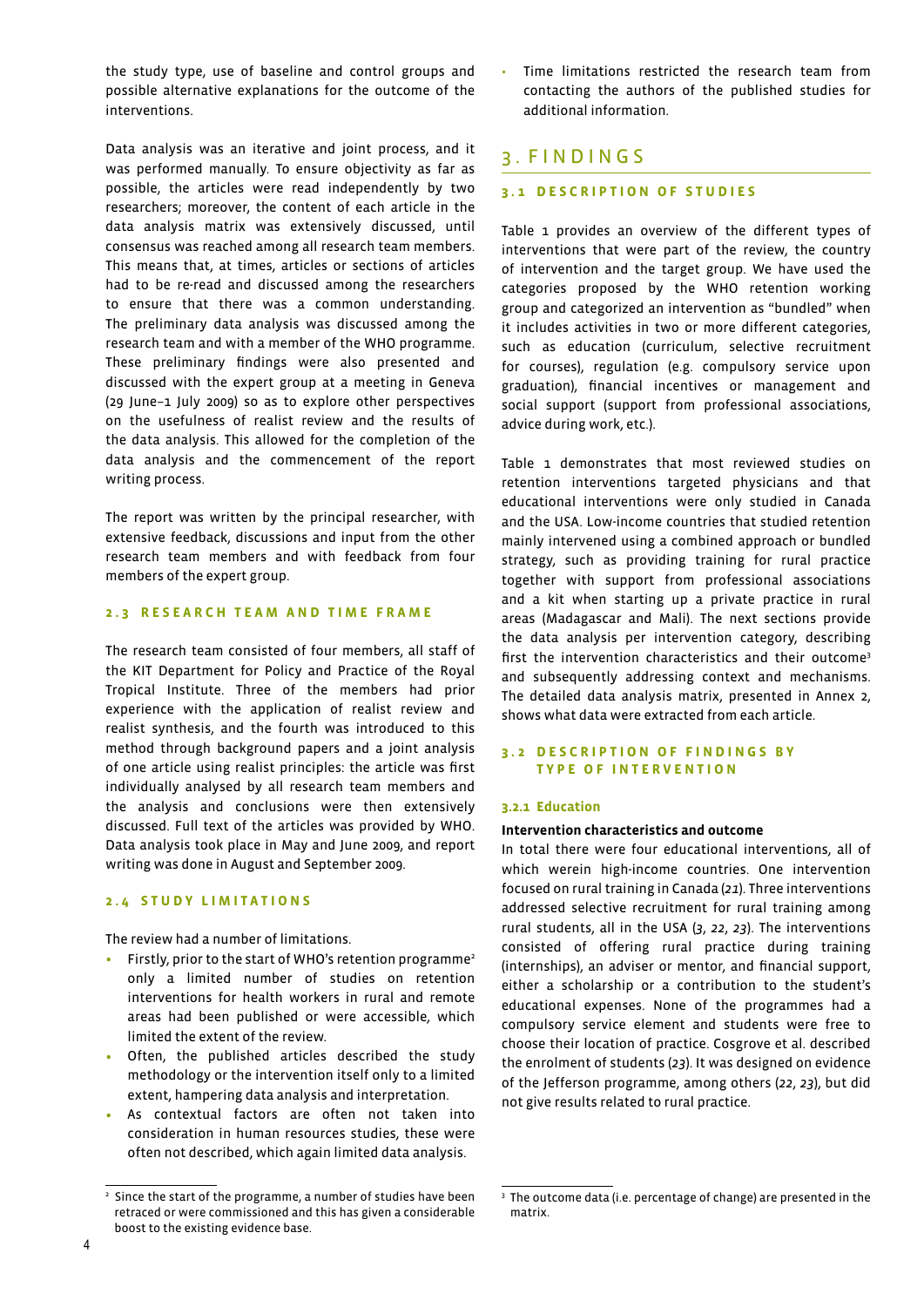# TABLE 1. Overview of reviewed interventions

| <b>Intervention</b>                  | <b>Country</b>                                 | <b>Components</b>                                                                                                                                                                                                                                                                                                                                                                  | <b>Professional cadres</b>                     |  |  |  |
|--------------------------------------|------------------------------------------------|------------------------------------------------------------------------------------------------------------------------------------------------------------------------------------------------------------------------------------------------------------------------------------------------------------------------------------------------------------------------------------|------------------------------------------------|--|--|--|
| Education                            | United States of America<br>(USA) (New Mexico) | Rural medical curriculum                                                                                                                                                                                                                                                                                                                                                           | Physicians                                     |  |  |  |
|                                      | $USA - 2 papers$                               | Selective recruitment from rural areas; internship during<br>training in rural areas                                                                                                                                                                                                                                                                                               | Physicians                                     |  |  |  |
|                                      | <b>USA</b>                                     | Rural recruitment                                                                                                                                                                                                                                                                                                                                                                  | Physicians; later expanded to<br>other cadres  |  |  |  |
|                                      | Canada                                         | Medical school in rural province; residency training                                                                                                                                                                                                                                                                                                                               | Physicians                                     |  |  |  |
| Compulsory medical service           | Fcuador                                        | 1 year in rural areas in order to obtain licence                                                                                                                                                                                                                                                                                                                                   | Nurses, physicians and<br>dentists             |  |  |  |
|                                      | South Africa                                   | 1 year in rural areas                                                                                                                                                                                                                                                                                                                                                              | Physicians                                     |  |  |  |
|                                      | Thailand                                       | 3 years in rural areas                                                                                                                                                                                                                                                                                                                                                             | Physicians                                     |  |  |  |
| <b>Financial incentives</b>          | Niger                                          | Incentives for motivation, placement and task and for<br>risk related to the job, for accommodation telephone,<br>being on call, and transport                                                                                                                                                                                                                                     | Physicians, pharmacists and<br>dentists        |  |  |  |
|                                      | South Africa                                   | Rural allowance                                                                                                                                                                                                                                                                                                                                                                    | Various health workers<br>(nurses, physicians) |  |  |  |
|                                      | Uganda                                         | Lunch allowance                                                                                                                                                                                                                                                                                                                                                                    | All cadres                                     |  |  |  |
|                                      | Australia                                      | Rural allowance                                                                                                                                                                                                                                                                                                                                                                    | Physicians                                     |  |  |  |
|                                      | <b>USA</b>                                     | Bonus payment to work in rural, underserved areas                                                                                                                                                                                                                                                                                                                                  | Physicians                                     |  |  |  |
|                                      | Indonesia                                      | Incentives according to region                                                                                                                                                                                                                                                                                                                                                     | Physicians                                     |  |  |  |
| Personal and professional<br>support | Australia - 2 papers                           | Link general practitioners (GPs), visiting health check-ups,<br>crisis plans, pamphlets, emergency support line, rural<br>retreats, development of networks.<br>Baseline and follow up survey                                                                                                                                                                                      | Physicians                                     |  |  |  |
| Bundled approach                     | Japan-4 papers                                 | 9 year practice in home prefecture after rural training                                                                                                                                                                                                                                                                                                                            | Physicians                                     |  |  |  |
|                                      | Madagascar                                     | Training, support from professional association and<br>installation kits                                                                                                                                                                                                                                                                                                           | Physicians                                     |  |  |  |
|                                      | Mali – 2 papers                                | Training, support from professional association and<br>installations kits                                                                                                                                                                                                                                                                                                          | Physicians                                     |  |  |  |
|                                      | Kenya                                          | Comparison of different retention strategies; no specific<br>intervention as such                                                                                                                                                                                                                                                                                                  | Various health workers                         |  |  |  |
|                                      | Zambia                                         | Financial incentive (hardship allowance), school fees,<br>loans facility for cars or a house and assistance with<br>postgraduate training at the end of the 3-year contract.<br>Funds for renovation of Government housing are<br>included                                                                                                                                         | Physicians                                     |  |  |  |
|                                      | United Republic of<br>Tanzania                 | Assess availability and effectiveness of non-financial<br>incentives: training, leave, participatory appraisal system,<br>worker participation in discussion job requirements and<br>welfare, promotion, supervision, recognition and respect,<br>housing, safe and supportive environment, no specific<br>intervention as such                                                    | Various health workers                         |  |  |  |
|                                      | Ghana                                          | 5 different types of retention strategies                                                                                                                                                                                                                                                                                                                                          | Various health workers                         |  |  |  |
|                                      | Australia                                      | 1. Raise the profile and credibility of the service through:<br>presentations at conferences, advertising, prompt<br>response to enquiries on recruitment and recruitment<br>managed by Latrobe Regional Hospital mental health<br>services<br>2. Assistance for housing, schooling and establishment in<br>a new environment<br>3. Induction and orientation of new psychiatrists | Psychiatrists                                  |  |  |  |
|                                      | Canada                                         | Identifying intervention strategies, no specific<br>intervention                                                                                                                                                                                                                                                                                                                   | Physicians                                     |  |  |  |
|                                      | Thailand                                       | 1. Establishment of systems and forums for public<br>recognition of rural doctors<br>2. Systems for peer recognition of rural doctors<br>3. Award of honorary degrees<br>4. Creation of professional progress tracks<br>5. Improved logistic and personnel support                                                                                                                 | Physicians                                     |  |  |  |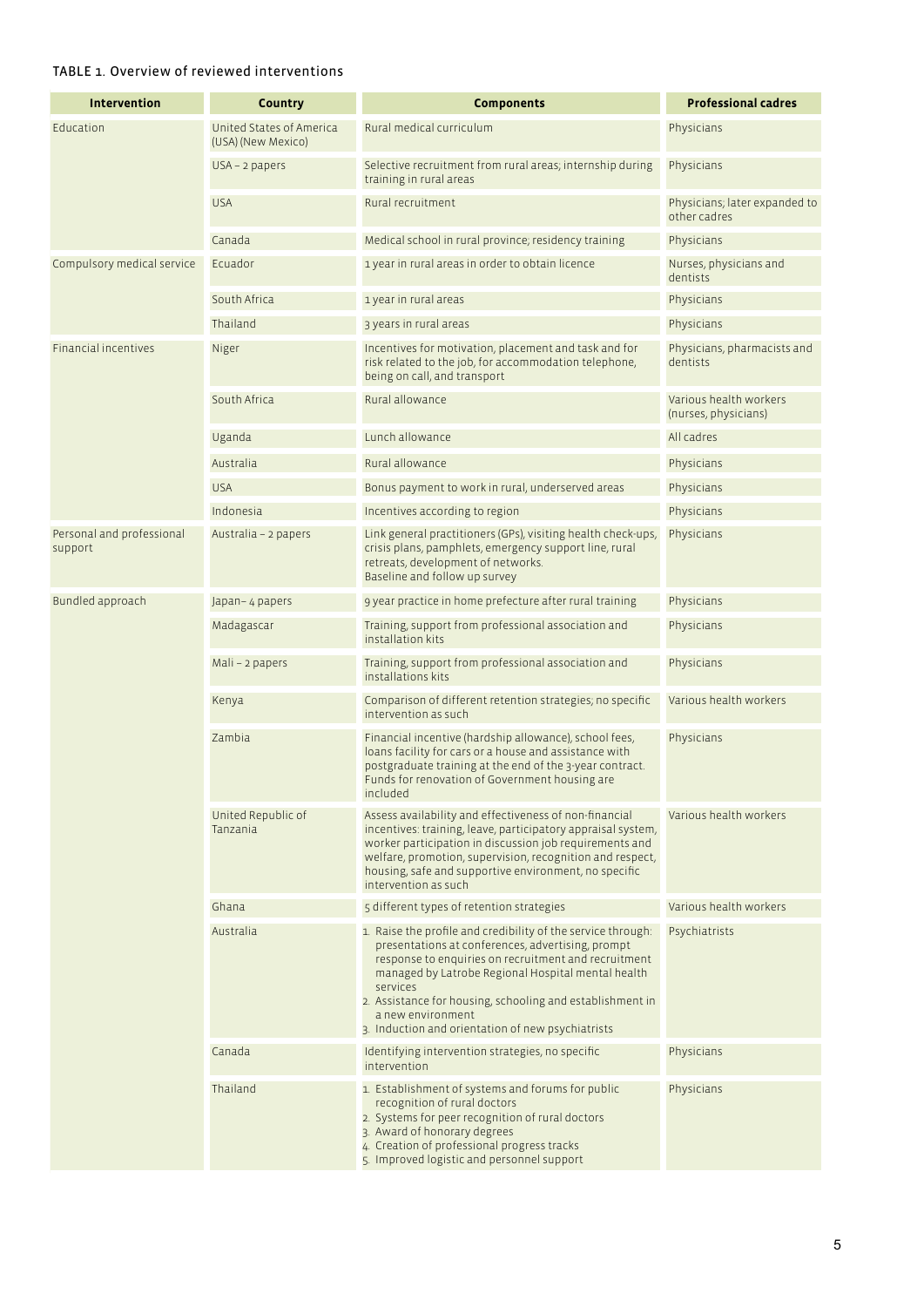Graduates from the rural medical school in Canada were likely to work in rural areas and the study indicates that having graduated from rural training improves the likelihood of having a rural practice (*21*). Rabinowitz et al. (*22*) and Salafsky et al. (*3*) demonstrated that actively selecting students with a rural background and with an interest in rural practice for medical training with rural internships or rural practice during training increases the likelihood of starting a rural practice upon graduation.

### **Contextual factors and mechanisms**

Context and mechanisms were not systematically discussed; when they were, more attention was paid to contextual factors contributing to success than to mechanisms triggered by the intervention.

Regarding the context: all interventions took place in areas where the state acknowledged the shortage of physicians, had rural practice as a priority area and was committed to contributing to an increase in rural practitioners. In one study, the authors stated that integration of the new (rural) curriculum into the established medical curriculum was crucial for success, as well as the involvement of rural people, such as rural practitioners, nurses, school officials and farmers, in the recruitment committee (*3*). Originating from a rural area had a positive influence on the outcome: the Physician Shortage Area Program (PSAP) of Jefferson Medical College (*22*, *24*) demonstrated a positive association between students hailing from a rural background and their establishing a rural practice after graduation. A constraining contextual factor identified in one study only was weakness in mathematics and science, which was more prevalent in high-school students from rural areas, requiring specific pre-medical education (*23*).

Mechanisms, in terms of reactions triggered by the intervention, were only haphazardly described in one study. A report on a rural recruitment programme in the USA stated that "Commitment, dedication to [these] ideals, a willingness to undertake unique approaches, and adaptation to specific societal and cultural needs may be the overriding indicators for a positive impact" (*3*).

#### **Interpretation**

The studies are very limited in number and therefore do not allow definite conclusions but give some input for discussion. For instance, although the studies on rural training have positive results, having a rural curriculum might not be sufficient. One study had as an assumption that rural training leads to rural practice (*21*), but there might have been a confounding factor: already having the intention to start a rural practice, perhaps, as this might be a reason to enrol in these rural training courses in the first place.

A clear pattern can be identified in these studies: these interventions showed that having a rural background and/or intending to work in rural areas combined with an adapted rural curriculum can be successful in terms of numbers of health workers settling and practising in

rural areas – at least in the USA and Canada. This means that in addition to adapting curricula, attention to active recruitment of promising rural students would need to be taken into consideration when developing rural training programmes. At the same time, one study suggested that attention would need to be paid to the difference in educational qualifications between rural and urban secondary-school graduates. The authors suggested investing in the preparation of promising rural students for their medical education by providing support in mathematics and science or by promoting stronger mathematics and science education in high schools.

# **3.2.2 Regulatory interventions**

# **Intervention characteristics and outcome**

In the review, three interventions introduced regulatory measures, all in terms of compulsory rural service and all in middle-income countries (Ecuador, South Africa and Thailand). Two interventions consisted of rural practice for one year upon graduation for nurses, physicians and dentists in Ecuador (*25*) and for physicians in South Africa (*26*). The third intervention consisted of a three-year compulsory service for physicians in rural Thailand (*27*). Two interventions included a fine in case of a breach of contract (*25*, *27*) and only in Ecuador did participants take part in a three to five-day orientation programme prior to placement.

The studies showed mixed results. In Thailand the programme was initially successful, but this was reversed after 1990 because of contextual changes. For example, in 1997, a large proportion (22%) of newly contracted physicians resigned from the public sector to join the private sector. In South Africa, the authors wrote that the initiative positively contributed to the number of doctors required in rural areas and to an increase in service utilization. However, data on retention, the reduction in the gap between the number of doctors needed and the number of doctors present and the proportion of students completing their compulsory service were not provided (*26*). None of the studies provided data on the outcome, in terms of service utilization, coverage or patient satisfaction. Cavendar et al. (*25*) stated that the impact of compulsory service on rural health in Ecuador could not be shown. Omole et al. (*26*) described the point of view of hospital and health centre directors who believed that because of the availability of doctors, more people visited the centres and fewer referrals occurred. Negative results were reported as well, such as over-prescription of tests and drugs attributable to a lack of experience.

#### **Context and mechanisms**

Contextual factors were influential in success and failure rates. This is particularly clear in Thailand: the programme was successful up to 1990, but the situation changed because of the expansion of the private sector, made possible through rapid economic growth, as well as the ease of payment of the fine for breach of contract, which amounted to six months' wages in a private clinic. The study showed that the highest resignation rate occurred among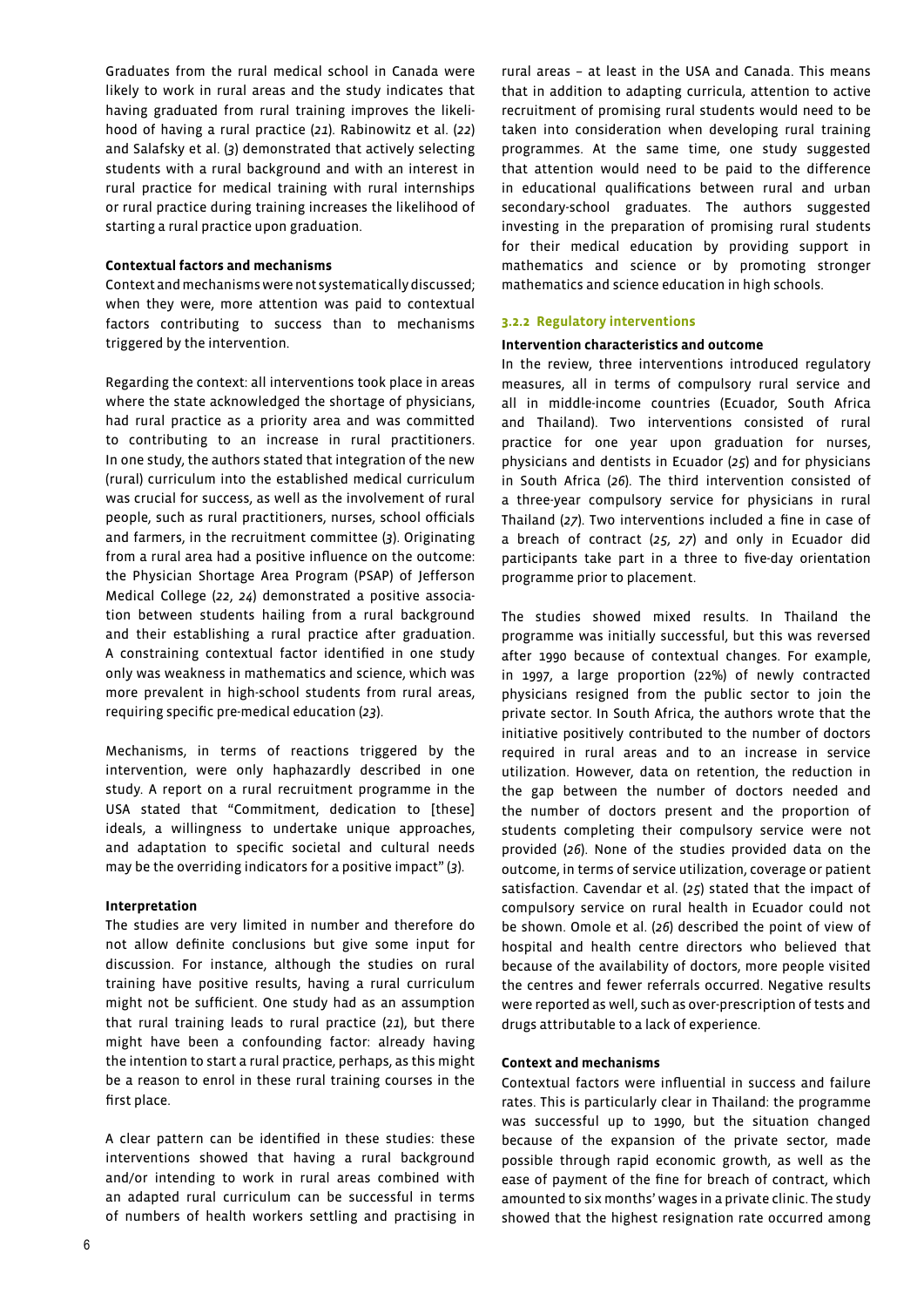graduates from families who resided in and around the capital and among students who graduated from central medical schools. In Ecuador, compulsory service was widely accepted, as there was a countrywide belief that health professionals who benefited from financial support from the government to complete their studies should do something in return, e.g. serve in rural areas. All three interventions seemed centrally developed and in none were students trained in rural medicine prior to compulsory service. The studies in South Africa and Ecuador specifically mention the problems that graduates faced due to their lack of training to practise rural medicine in resource-constrained settings. The difficulties encountered when working and living in rural areas were researched among physicians in Ecuador. The main problems mentioned were difficulties in housing, transport, electricity and a lack of equipment in the health centres. Interestingly, when community leaders were involved in the initiative, fewer problems (e.g. housing) were reported. This was the case when leaders felt the need for a physician, and offered assistance (in housing and food, for instance).

Mechanisms were only explicitly researched in Ecuador, where compulsory service triggered mainly negative mechanisms. Respondents admitted to feeling abandoned by the government and had doubts about the government's commitment to the programme and understanding of rural medicine. According to the respondents, these reactions were caused because most of them did not undertake a prerural programme, there was a lack of adequate preparation for rural service experience in medical schools and a lack of attention to rural medicine in the orientation programme. Respondents also reported feelings of isolation due to problems with access to telephone services. Moreover, this lack of access also prevented inexperienced and unconfident rural practitioners from consulting with more experienced physicians about problems of diagnosis and treatment. Frustration (according to authors and not measured) could result in feelings of apathy and resentment because of problems with transport, communication, housing, living adjustments and limited equipment, infrastructure, consumables and poor electricity. On the other hand, the programme triggered positive mechanisms among some physicians, as some said it led to gaining confidence, maturity and a greater sense of responsibility. In Thailand, the obligation to pay a fine when in breach of contract stopped triggering fears of changing location as soon as the context of economic growth made it much easier to pay this penalty (27).

### **Interpretation**

Although the three outlined interventions do not allow for generalization, and data are lacking, a pattern emerges: the studies show that compulsory service in rural areas without preparation to provide health services in resourceconstrained settings (and without training in rural health) is not likely to be successful in terms of improving service quality and health worker motivation. It may be that because of the relatively short duration of compulsory service in both Ecuador and South Africa, drop-out was not

mentioned as a major problem. The Ecuador study showed that involving local communities in the initiative and having community leaders who feel the need for a physician might lead to fewer problems in living and working conditions, and therefore are likely to contribute to increased health worker motivation. The Thailand study showed that fines do not lead to improved retention, particularly when they are easily afforded by the majority.

#### **3.2.3 Financial incentives**

#### **Intervention characteristics and outcome**

Six studies reported on the provision of financial incentives in a mix of low-, middle- and high-income countries (Australia, Indonesia, the Niger, South Africa, Uganda and the USA), addressing either only physicians (Australia, Indonesia and the USA), physicians, dentists and pharmacists (the Niger) or different health cadres, such as physicians and nurses (South Africa and Uganda). In three countries – Australia, South Africa and Uganda – only financial incentives for rural placement were used: in the Niger and South Africa a flat rate was allocated for any area in the country that was designated as a rural area; in Uganda it took the form of a lunch allowance. In Indonesia, financial incentives varied according to remoteness and were complemented by the possibility of obtaining a civil service appointment. The number of physicians receiving a civil service appointment differed according to the remoteness of the area. In the Niger, incentives for retention (called "motivation incentives") were complemented by grants for telephone services, being on-call, transport and accommodation, although these were not intended by the government to specifically enhance retention. One study in the USA (*28*) focused on spending patterns towards bonus payments to physicians for working in rural, underserved areas, but did not look at the effects of bonus payments on retention.

Evaluation of results took place at different levels (see below) and the study results varied. None of the studies measured changes in the number of health workers being retained for a certain period of time. The study in South Africa showed that the retention of one third of the health workers was positively influenced by the rural allowance. Young nurses in particular responded to proposed changes in short-term career plans when annual incentives of ZAR 50 000 would be introduced (*29*). The Indonesia study demonstrated that incentives did influence location choice, although no information was collected regarding finalization of contract and stay beyond contract term. Before the introduction of incentives among students graduating from medical faculties in Bali and Java, only 5.6% of males and 1.7% of females volunteered to go to very remote areas. Those proportions increased to 20.7% and 6.7%, respectively, after the incentive was introduced. It also showed that the incentives had a large impact on the willingness of Bali and Java graduates to volunteer for remote and very remote posts: for remote areas, willingness to go surged from 17% before the introduction of incentives to about 50% afterwards. For very remote areas, this changed from 3.1% to 17.8%, respectively. Incentives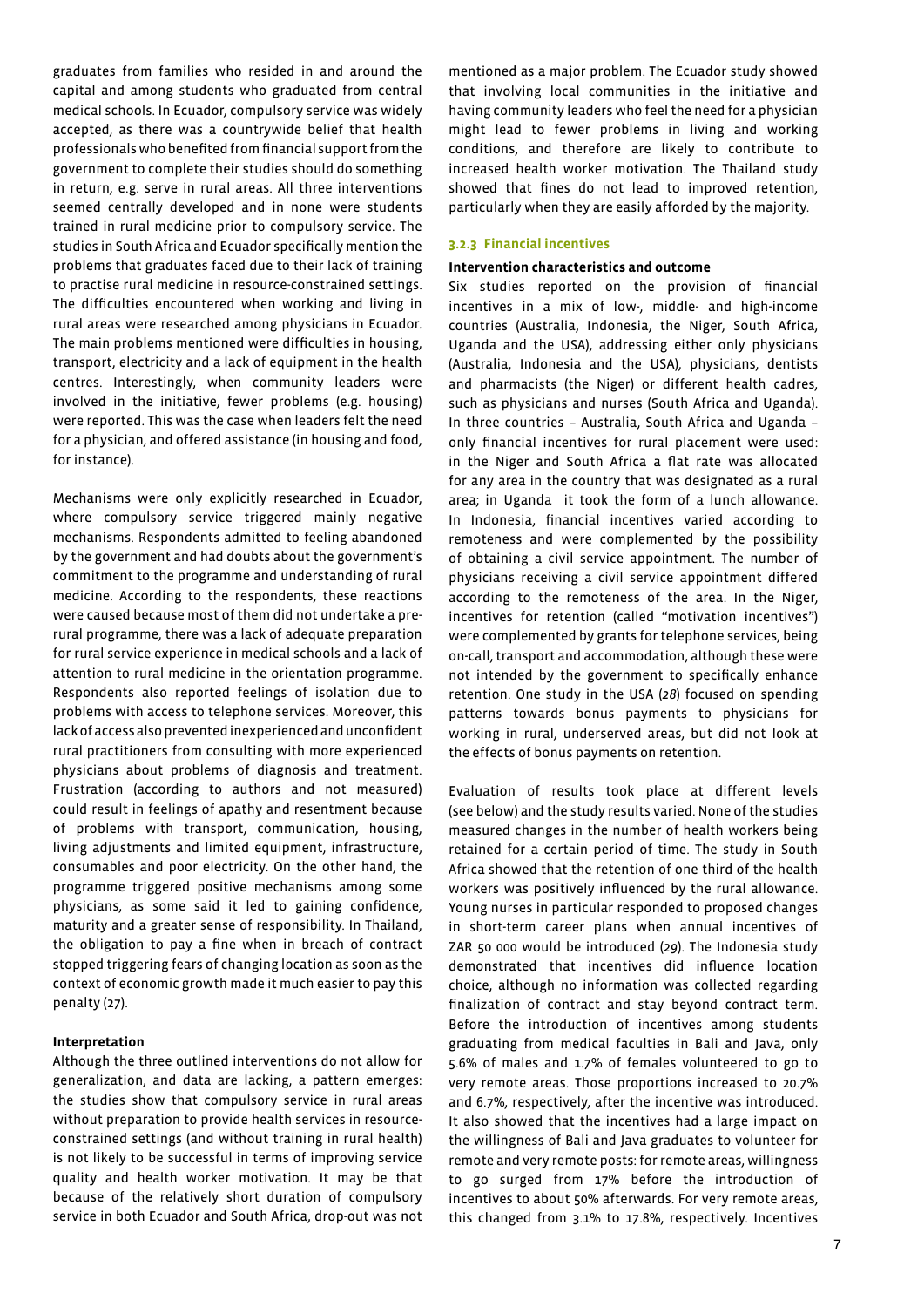had a strong impact on females: the proportion willing to go to outer island non-remote posts increased from 5.8% to 28.1% and from 3.5% to 9.5% for very remote posts. Moreover, regardless of the incentive regime, students from the outer island faculties were far more likely to volunteer for remote and very remote outer island assignments than students from Bali and Java faculties (*30*). In both Australia and the Niger, despite environmental differences, the financial incentives were only partially successful. In Australia, the amount of money offered was too limited to make a difference (*31*); in the Niger, the number of doctors in rural areas increased, but the distribution of doctors between rural and urban areas did not alter, as the total number of doctors increased as well. The incentives were only successful for pharmacists (*32*). In Uganda, the lunch allowance was only described, with no link to health worker retention (*33*).

#### **Context and mechanisms**

Three studies reported on contextual factors influencing the outcome. In the Niger, the level of incentives led to an income that was still far below that of a private practice in the capital, and there was still sufficient space in urban areas for new private clinics. In addition, implementation created problems and often incentives were paid irregularly, only partially or not at all. This reduced the credibility of the programme (*32*). In Australia, the incentives were small in relation to the salaries and not costindexed, and therefore considered insignificant. Moreover, participation was hampered by the set of incentives being rather confusing for physicians and the bureaucracy and paperwork being cumbersome (*31*). In Indonesia, serving for the Government was a prerequisite to obtaining a licence to practise, thus ensuring that graduates had to work in a public facility. The civil service hiring freeze created concerns for the unemployment of young physicians, and obtaining a civil service appointment upon completion of the contract was attractive. At the same time, there was an expansion of health insurance schemes, which, combined with economic growth, enabled the private sector to grow fast, offering graduates an alternative to the public sector and likely diminishing their interest in working in rural areas.

Mechanisms triggered by the intervention were only reported on in Australia and the Niger. In Australia, the intervention led to a general feeling among doctors of being appreciated and valued by the government, despite the small amount that was paid. By working in rural areas, physicians were able to practise and apply a broad range of professional skills, which gave them a sense of fulfilling ideological and philosophical commitments. In the Niger, the evaluators concluded that the non-financial incentives offered in urban areas, such as better technical support (equipment, etc.), opportunities to participate in the development of guidelines, obtaining medical expertise, private practice opportunities, opportunities to obtain bursaries and internships, and participation in international meetings, were more important motivators than the financial incentives.

#### **Interpretation**

The published studies varied widely in the type of incentive scheme and place of implementation, making patterns difficult to identify. However, the importance of the context is clearly shown in two studies: in the Niger, the health labour market and the stark shortage of physicians made it nearly impossible to use financial incentives as a trigger for physicians to relocate to rural areas. In Australia, the incentive scheme did not trigger motivation to relocate either, as it was not related to salaries and costs. Both studies also indicated that nonfinancial incentives are important to trigger motivation. In addition, implementation problems hampered the programme, as both studies suffered from extensive bureaucratic procedures.

#### **3.2.4 Personal and professional support**

#### **Intervention characteristics and outcome**

In this area only one intervention was reported: for physicians in Australia (*34*, *35*). The intervention aimed to improve physicians' health and well-being by offering social and emotional support. Key components of social and emotional support were linking physicians in a peersupport network, provision of health check-ups, crisis plans, distributing pamphlets, providing an emergency support line, organizing rural retreats and the development of networks among physicians and other professionals. An evaluation two years after the intervention was implemented showed that there was a reduction of physicians considering leaving their post in the short or medium term (from 52.7% to 46.1%), that fewer rural physicians intended to leave (from 30% to 25%), and that 30% were undecided, compared with 25% before the intervention (*34*). There was an increase in the use of a number of support activities that were offered: more physicians approached other physicians to discuss personal issues (an increase from 46.2% to 56.4%) and there was an increase in having other people with whom physicians could discuss professional or personal issues (from 56.8% to 66.7%).

#### **Context and mechanisms**

Contextual factors of influence on the intervention were hardly reported or discussed, apart from a common belief that medical practice was a stressful occupation, that rural physicians suffered from stress and that psychological ill-health had negative consequences, including difficulties in rural physician retention. As for mechanisms, the authors reported that the intervention led to a decrease in the number of physicians who reported physical problems (40.9% compared with 47.1% before the intervention) and mental health problems (36.9% compared with 43.8% before the intervention) (*34*).

#### **Interpretation**

As there is only one studied intervention, no patterns could be identified. However, it is important to appreciate that offering social and emotional support in rural areas, such as peer networks and health check-ups, can reduce health workers' mental and physical health problems. Therefore,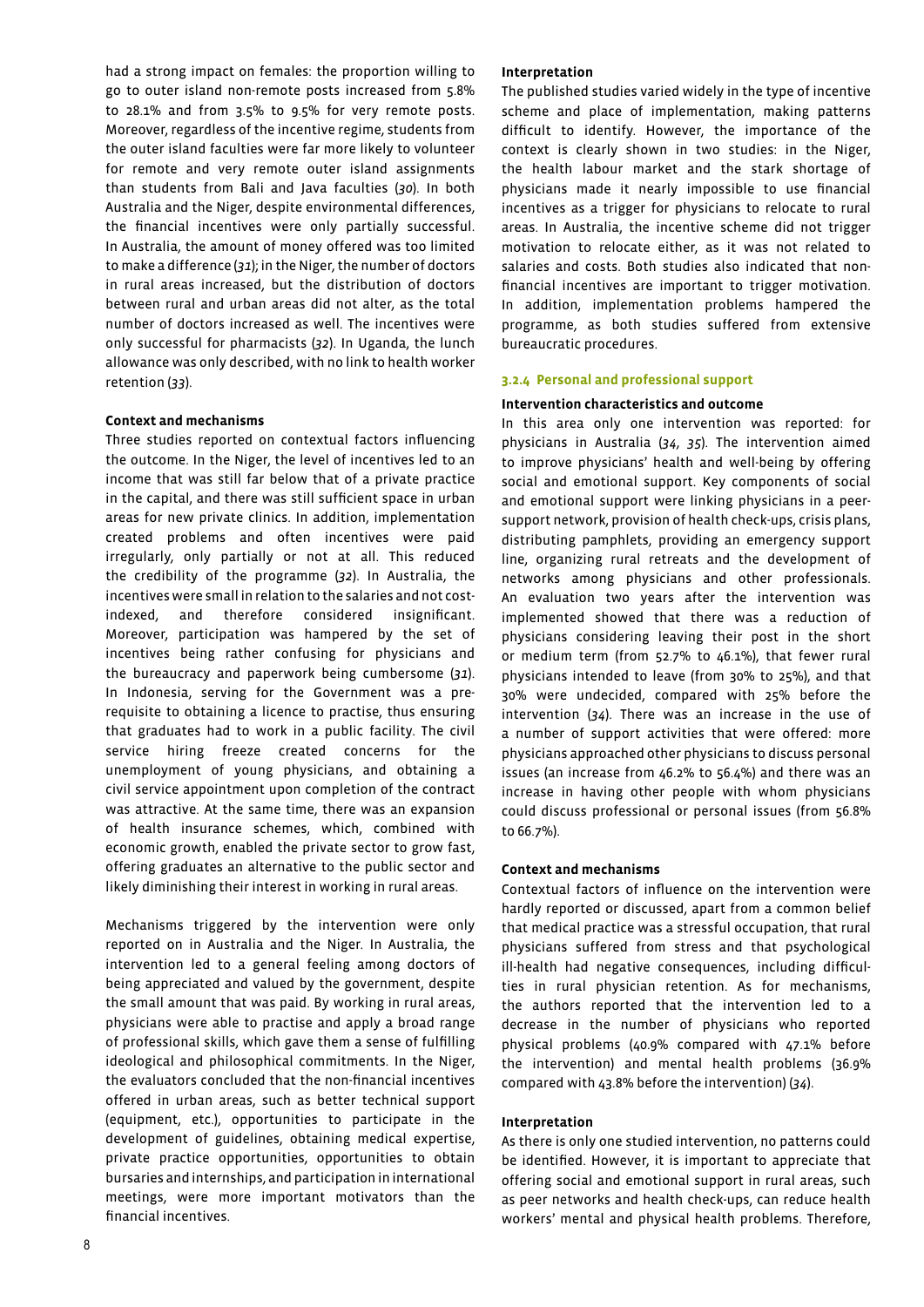a baseline study would be required in order to identify the number of health workers in rural areas suffering from physical and emotional problems and whether they would consider leaving rural areas as a consequence.

### **3.2.5 Bundled approach**

#### **Intervention characteristics and outcome**

This category contains 10 interventions, covering a wide variety of combinations of intervention categories and taking place in a mix of low-, middle- and high-income countries (see Table 1). Five documents were limited to a description of the current situation on rural physician retention (Canada and Thailand) or health workers in general (Ghana, Kenya and the United Republic of Tanzania). For instance, doctors in Thailand working in rural areas received management support in terms of improved personnel and logistic support, peer recognition and awards and opportunities for career progression, thereby making their compulsory rural work more attractive (*36*). In Ghana, five different types of retention strategies were in place: additional duty hours allowance, car and housing loans, postgraduate training opportunities, relaxed criteria for promotion and flexible contracts (*37*).

Two programmes (Madagascar and Mali) provided financial, management and educational support, mainly through a rural professional association, for young medical graduates to settle in private practices in rural areas. One intervention (Japan) combined rural training with compulsory service in rural areas in the medical graduate's home prefecture. In Australia, a rural retention programme for psychiatrists included training, management and social support in terms of raising the profile of rural psychiatry, managers establishing a rapport with applicants for rural posts, and providing support for housing, schooling and getting established in a new environment. In addition, support was provided for the orientation of new psychiatrists through supervision and by establishing a professorial chair of rural psychiatry. A retention scheme in Zambia included financial incentives and management and social support to assist in schooling children, obtaining car or housing loans and postgraduate training.

The intervention of rural training and compulsory services in Japan showed that the location of undergraduate medical schools in Japan influenced practice location after graduation: between 46% and 93% of graduates remained in their home prefecture for at least six years after the contract ended (*38*). Graduates from the rural training school were 4.2 times more likely to work in rural areas after contractual obligations than non-rural school graduates.

The programmes in Madagascar and Mali, which assisted young doctors in starting a practice in rural areas, have resulted in more than 100 doctors working in rural areas, mainly in community-managed health centres. Doctors placed in rural areas and who were members of the rural professional association were more satisfied and stayed longer or intended to stay longer in rural areas than non-members. Results of the evaluation also indicate that communities had more trust in the centres with a doctor, that utilization increased, curative services improved, follow-up of chronically ill people improved and referrals decreased (*39*). In Madagascar, the programme enabled 42 doctors to work as private practitioners in rural areas (*40*).

The retention intervention in Zambia resulted in 68 Zambian doctors being recruited over a period of 18 months, replacing all the foreign Dutch doctors in two provinces (*41*). In Australia, the number of rural psychiatrists increased from one to 11, and the retention period increased from an average of 18 months to an average of four years (*42*).

In Thailand, between 1977 and 2000, the proportion of outpatient department visits made to public rural health centres out of those made to all public health care centres (community, urban and rural) increased from 29.4% (1977) to 46.1% (2000). The proportion of outpatient department visits to urban provincial hospitals decreased from 46.2% (1977) to 18.2% (2000). However, no clear link was made with retention strategies (*36*).

### **Context and mechanisms**

A number of studies reported or discussed contextual factors that had an influence on the results of the intervention.

In Japan, graduates who settle in rural areas are more likely to be male primary care physicians who graduated from a public school and are of rural origin (*38*). Prefectures with a relative shortage of health workers had a higher settlement rate; these prefectures were more likely to require graduates to work as generalists and were keen to persuade them to remain after the obligatory period. Some prefectures arranged jobs in public clinics or hospitals.

In Madagascar and Mali, the high unemployment rates among recent graduates attributable to recruitment ceilings made it attractive for young doctors to start a practice in rural areas. In Madagascar, the lack of personal finances to start a practice also contributed to young doctors taking up the offer of private rural practice, as they were supported through the provision of kits and equipment. Communities were said to appreciate these clinics, but private clinics that were not officially presented to the community were not well integrated. For instance, some doctors had difficulties practising in their private clinics, as the population refused to come during the first year. Mayors who were involved from the start appreciated the presence of these private clinics and assisted in their development (*40*). The importance of local leader involvement is confirmed in Mali, where collaboration with local authorities in prevention campaigns, for example, was easier when there were preliminary visits prior to the installation of the doctor (*39*). In both countries, most rural practitioners were male. Both programmes received most of their financial support from donors – sustainability was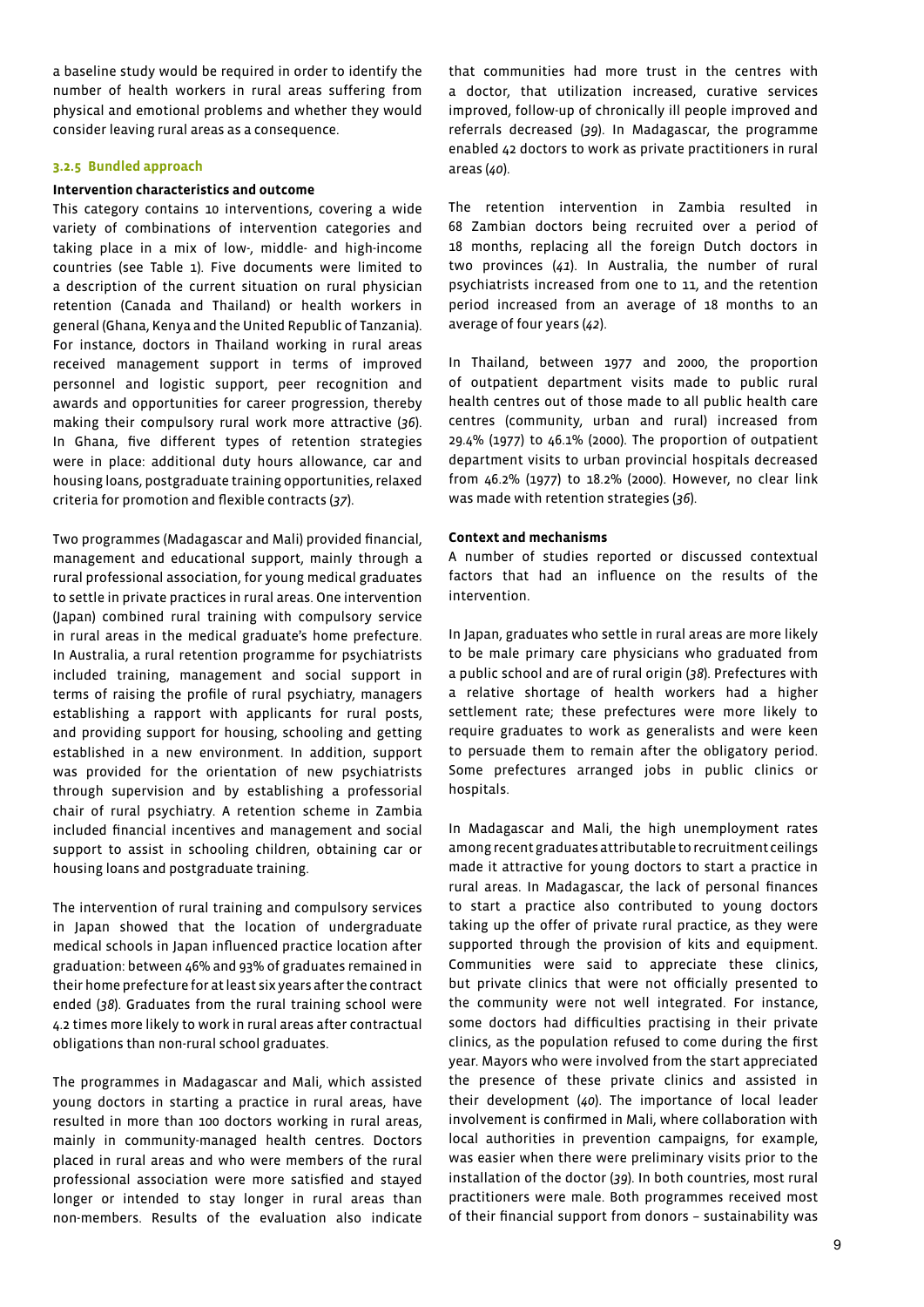therefore questionable. Moreover, doctors mentioned low income as a problem: in Mali, salaries paid by community health centres did not match public salary scales; in Madagascar, most respondents were not satisfied with low utilization of their services, which limited their income.

In Zambia, contextual factors both supported and hampered the programme. At the time of the intervention there was an estimated vacancy rate of 50% for doctors and a compulsory service period of one year upon graduating. Most doctors who were recruited for the rural areas in the context of the retention programme were recently graduated men embarking on their first posting. The authors wrote that the lack of women working as health professionals in rural areas might be related to the cultural norm of women following the postings of the husband (*41*). Implementation of the retention intervention occasionally suffered from insufficient management, thereby negatively influencing perceptions of the programme. The Zambian curriculum in medical education was cure-oriented and only included community health to a limited extent, which made it difficult for doctors to perform rural medicine because they lacked the appropriate training.

In Australia, all rural psychiatrists who participated in the intervention were foreign recruits from India. The private sector in Australia offered attractive working conditions, as it provided a perceived increased control over work – working one-to-one rather than within a team – and it offered exposure to a broader range of psychiatric disorders. The attractiveness of the private sector therefore made it more difficult to retain psychiatrists in rural areas.

The studies also discussed potential mechanisms: in Japan, defaulting was not something students saw as an option, as there was a historical and cultural trend towards fulfilling contractual obligations and there were senior role models. Systematic communication between undergraduates and alumni as part of the curriculum offered a favourable environment for finding these role models. This created an institutional climate that allayed career path anxiety and fostered assurance. Continued support from prefectures created a sense of connectedness and belonging among graduates, facilitating retention and contract compliance. In addition, the authors reported that primary care involved greater engagement with community and led to physicians being more rooted in the community than other specialists and therefore more likely to be retained (*43*).

The evaluation in Mali, described per intervention component (*39*), revealed the following mechanisms that made the programme work:

- Doctors were said to be better prepared for rural practice after receiving training from the Santé Sud nongovernmental organization.
- Supervision gave doctors the feeling of being less isolated and gave them more legitimacy among the community and recognition by the Government.
- Exchange with French doctors gave rural Malian doctors an opportunity to reflect on their own practice, thus improving their work.
- Participation in research activities on certain diseases brought them recognition in the research community and helped them to feel less isolated.
- Being a member of the rural professional association helped to gain peer recognition, support and a professional identity, which was reinforced by the work in rural areas.
- Mutual support seemed to be a determinant to remaining in a rural post.

In Madagascar, training offered by the nongovernmental organization and the professional association was seen to help doctors to understand rural communities better and to manage centres, and it served as psychological support to remain in rural areas. Supervision helped to improve practice, allowed for the exchange of experience, and helped in finding solutions to problems and to obtaining feedback. Moreover, supervision was felt to be encouraging, as it provided psychological support and gave rural populations the feeling that the doctor had higher-level contacts and increased credibility. Participation in the project made these doctors feel proud and satisfied as they were able to practise medicine "in all its dignity" (*40*).

In Zambia, some positive and negative mechanisms were identified by the authors (*41*). Although working in rural areas was seen as a positive experience, most doctors were of the opinion that they could not perform to the required standards. The availability of essential staff, supplies and equipment stood out as an important factor to maintain motivation. Some mentioned the difficulty of working without professional support and that coming to remote places was a culture shock to urban-based doctors.

Mechanisms explicitly discussed by the authors of the Australian study (*42*) were that the programme established a rapport with applicants, which enhanced recruitment; there was a clear division of responsibilities and shared workloads, which ensured continuity of patient care, and less demanding travel requirements, which proved particularly attractive to psychiatrists. Moreover, work satisfaction was increased thanks to a focus on cultural issues, family support, educational opportunities and additional linkages to urban-based psychiatrists and services. Lastly, the establishment of a professorial chair of rural psychiatry raised the profile of research and academic activities for rural psychiatry.

Documents that were limited to a description of retention strategies and factors in Canada, Ghana, Kenya, Thailand and the United Republic of Tanzania only provided anecdotal information on the context or mechanisms. The salient points that could be extracted from these documents included the following:

• Implementation problems, due to bureaucratic procedures, weak management and non-transparency in the selection process negatively influence perceptions on these strategies (United Republic of Tanzania, *44*).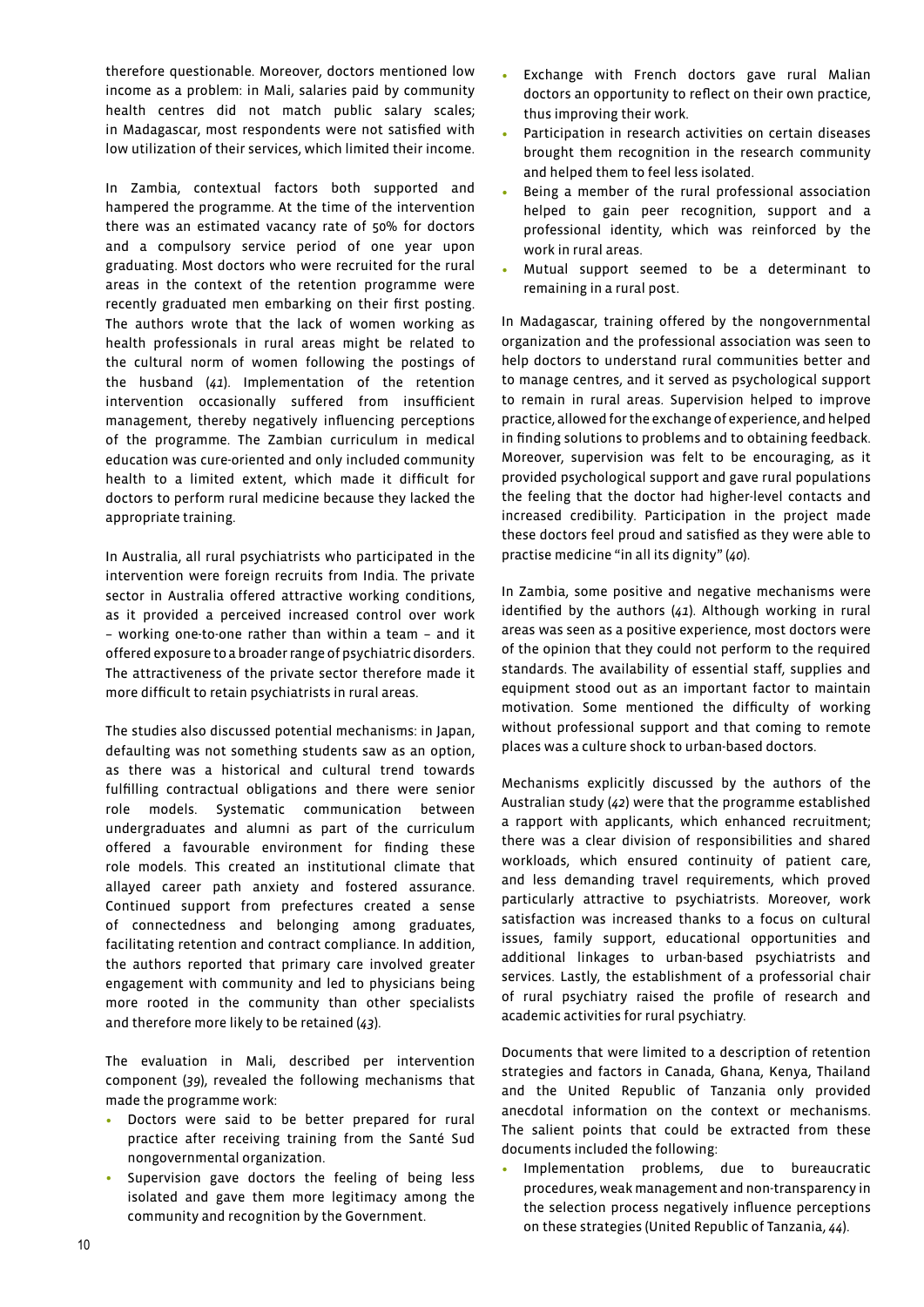- Rural physicians do not appreciate the long working hours, the unpredictability of services as they are always on call, the lack of professional support, and social isolation (Canada, *45*).
- National hospitals and urban facilities have less mobility among personnel and non-financial incentives are highly valued, such as improved working conditions, training and supervision, good living conditions, communications, health care and education opportunities for staff and families (Kenya, *46*).

#### **Interpretation**

A number of studies (Australia, Japan, Madagascar, Mali, Zambia) that reported specifically on retention data showed that the intervention contributed positively to an increase in the number of health workers and to the number of years served in rural areas.

The interventions cannot be compared with each other, but some common patterns can be found regarding positive and negative contextual factors. Involvement of local leaders and other local stakeholders seems important to ensure a programme's success. Management capacity and procedures to implement schemes are also important for success. The health labour market has influence: if the private sector is more attractive, public sector HRH recruitment or retention for a longer period of time in rural areas is more difficult (see Australia). When there is unemployment and no opportunities to establish an urban private practice, rural areas offer a good alternative if establishment is facilitated (see Madagascar and Mali). Gender and age are neglected aspects: although most studies showed that rural workers are male (Japan, Madagascar, Mali, Zambia) and young, there has been little analysis of why women and mid- or end-career health workers are less present in rural retention programmes. An interesting aspect mentioned in Japan is that the primary health care (PHC) specialty contributed to retention in rural areas. The reason for this was that PHC involved greater engagement with the community and led to physicians being more rooted in the community than other specialists and therefore more likely to be retained. The lack of preparation attributable to limited attention to PHC in medical curricula was mentioned as a negative factor in Zambia.

The mechanisms mentioned most often are social and professional isolation, which hamper rural recruitment and a lengthy stay in rural areas, i.e. beyond the contractual obligation. The documented interventions offered a number of different examples of how professional isolation can be addressed:

- The formation of rural professional associations created a sense of peer support, being part of the health system and having a professional identity.
- Supervision increased legitimacy among the community, recognition by the government and the sense of being part of the whole health system; it decreased the feeling of isolation.

Additionally, rural practice does not seem to have a positive profile. Thailand tried to raise the profile by including rural practice in career ladders and peer and public recognition; Australia established a professorial chair of rural psychiatry; and rural areas in Mali were included in research projects in which rural practitioners participated.

#### **3.3 S ummary o f e v i d e n c e**

This section provides details about the type of study, the level of evaluation of the intervention and the datacollection methods. More information about the evaluation or study for each intervention is presented in the data analysis matrix.

#### **3.3.1 Details of research**

# **Education**

Of the four interventions, one was described (*23*) and three were evaluated. These three were evaluated at output level by looking at the number of rural graduates practising in rural areas after a number of years. Two of the three interventions were still ongoing (*3*, *21*). Evaluation was done through a review of records and using a student cohort questionnaire. Only one study (*22*) had a control group; none had a baseline. The three interventions that focused on active recruitment had a reported assumption: it was expected that originating from a rural area, as a contextual factor, was of influence on rural practice. This assumption in one study was based on additional studies and evidence (*23*).

# **Regulation**

The three evaluated interventions all used qualitative methods, complemented in Ecuador with a self-administered questionnaire and in Thailand with the review of records and a self-administered questionnaire. None had a baseline or a comparison group. The Ecuador study focused on the implementation process, the Thailand study on the output (number resigned) and the South Africa study on output and outcome (the number of doctors in rural areas and the way they work as perceived by managers of facilities, as well as the perception of these managers on service utilization and quality of care). Only one study (Ecuador) mentioned that there was an assumption before the start of the intervention: the expectation was that compulsory service would lead to improved presence of physicians in rural areas, which in turn would contribute to the reduction of the comparatively high morbidity and mortality rates in rural areas (*25*).

#### **Financial incentives**

Out of the six studies, one was a descriptive case study (Uganda) limited to describing the type of incentives and the reactions of the health workers; there was no evaluation. Two studies had some sort of baseline (Indonesia and South Africa); none of the studies had a control group. In Australia and South Africa, data were collected through self-administered questionnaires. The study in the Niger used various data-collection methods: self-administered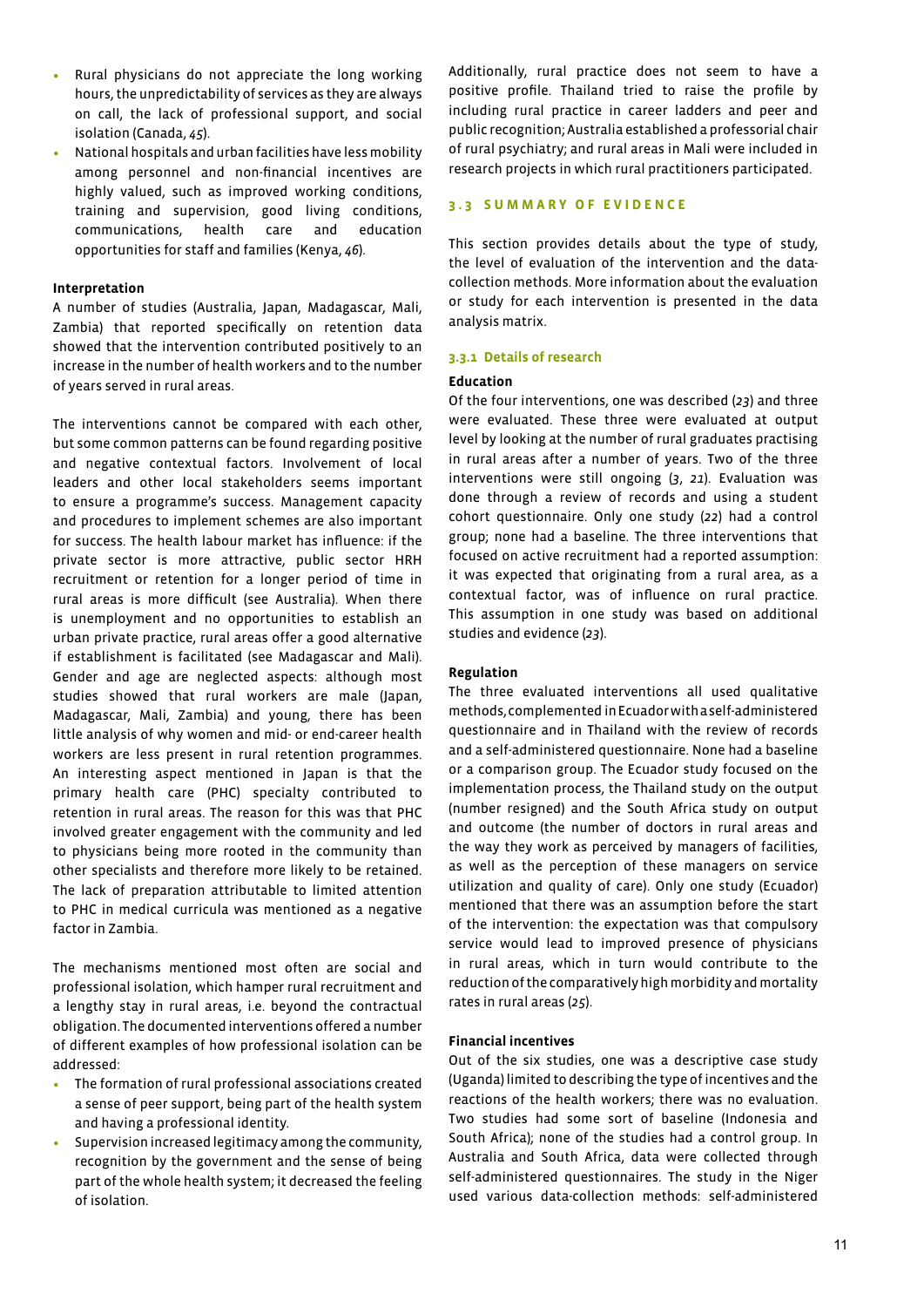questionnaires, focus group discussions, interviews and review of reports and policy documents. The data-collection methods used for the case-study in Uganda were not described. The study on bonus payment in the USA and the preference analysis study in Indonesia were done through a review of records.

Evaluation levels in Australia and the USA were limited to process; in Indonesia evaluation was limited for revealed preferences to output level (the number of doctors willing to serve in rural areas); in the Niger and South Africa studies, output (retention levels) and process (the way the intervention was implemented) were evaluated in a number of different ways.

#### **Personal and professional support**

The Australian intervention for physicians was developed on the results of a baseline study, and an assumption was formulated before implementation that retention of physicians in rural areas could be ensured by providing social and emotional support. Self-administered questionnaires were used as data-collection techniques (both prior to and two years after the intervention). The intervention was evaluated at output level – number of physicians intending to leave and number of physicians suffering from mental and physical problems – and at process level – number of physicians participating in activities.

# **Bundled approach**

In the case of five interventions (Canada, Ghana, Kenya, Thailand and the United Republic of Tanzania) only the current situation was described in the documents, without any evaluation. These did not include (or provided to only a very limited extent) information on retention intervention

outcomes, contexts or mechanisms. Although they were informative as an evidence base, these documents are only useful to a very limited extent.

Out of the remaining five interventions, one (Japan) was evaluated in a number of quantitative cross-sectional studies, using a baseline (4 studies) and a control group (1 study). The retention programme was evaluated at output level, looking at the number of physicians retained upon contract completion. Data collection included review of records over periods of time, telephone interviews and a mail survey. The interventions in Madagascar, Mali and Zambia were extensively evaluated using qualitative methods. Output, i.e. evaluating the number of doctors working in rural areas, and process, i.e. evaluating perceptions on implementation aspects, were assessed; there was no control group. In Mali, data-collection methods consisted of a document review, observation on site, self-administered questionnaires and both individual and group interviews. In Madagascar, data collection included focus group discussions, interviews and a survey. In Zambia, apart from interviews, a document review took place. In Australia, the intervention was evaluated at output level, i.e. assessing the number of psychiatrists working in rural areas and the average period they remained at their post, and the process, i.e. evaluating the perception of the rural psychiatrists on the various aspects of the programme. Data were collected using records, document reviews and interviews.

The assumptions on which the interventions were based were made explicit in three cases. In Japan, it was assumed that trainees would be beholden to their prefectures and would be likely to stay there. Intense and sustained contact with rural services would breed familiarity and

| <b>Evaluation</b> | <b>Education</b><br>(3 studies)                                                                   | <b>Regulation</b><br>(3 studies)                                                                                                                         | <b>Financial incentives</b><br>(5 studies)                                                                                                                                 | <b>Support</b><br>$(i$ study $)$                                                                                                        | <b>Bundled</b><br>(5 studies)                                                                                                                                |  |  |  |  |
|-------------------|---------------------------------------------------------------------------------------------------|----------------------------------------------------------------------------------------------------------------------------------------------------------|----------------------------------------------------------------------------------------------------------------------------------------------------------------------------|-----------------------------------------------------------------------------------------------------------------------------------------|--------------------------------------------------------------------------------------------------------------------------------------------------------------|--|--|--|--|
| Process           | $\times$                                                                                          | Feelings of physicians on<br>implementation of the<br>programme-orientation<br>programme (Ecuador)                                                       | Trends in bonus payment<br>(USA)<br>Perceptions on<br>implementation (Australia)                                                                                           | Number of physicians<br>participating in<br>activities (Australia)                                                                      | Perceptions on<br>implementation<br>(Australia, Madagascar,<br>Mali, Zambia)                                                                                 |  |  |  |  |
| Output            | Number of rural<br>graduates practising<br>in rural areas after<br>graduation (Canada,<br>USA 2X) | Number of doctors who<br>resigned (Thailand)<br>Perception of managers<br>on number of doctors and<br>the way they work in rural<br>areas (South Africa) | Number of doctors being<br>retained and intention to<br>stay (South Africa)<br>Number of physicians<br>working in remote or very<br>remote areas (Indonesia,<br>the Niger) | Number of physicians<br>intending to leave and<br>number of physicians<br>suffering from mental<br>and physical problems<br>(Australia) | Number of physicians<br>retained (Australia,<br>Japan, Madagascar, Mali,<br>Zambia)<br>Average period<br>psychiatrists remained<br>at their post (Australia) |  |  |  |  |
| Outcome           | $\times$                                                                                          | Perceptions of managers<br>on utilization of services<br>and quality of care<br>(South Africa)                                                           | $\times$                                                                                                                                                                   | $\mathsf{X}$                                                                                                                            | $\times$                                                                                                                                                     |  |  |  |  |

# Table 2. Evaluation levels of retention studies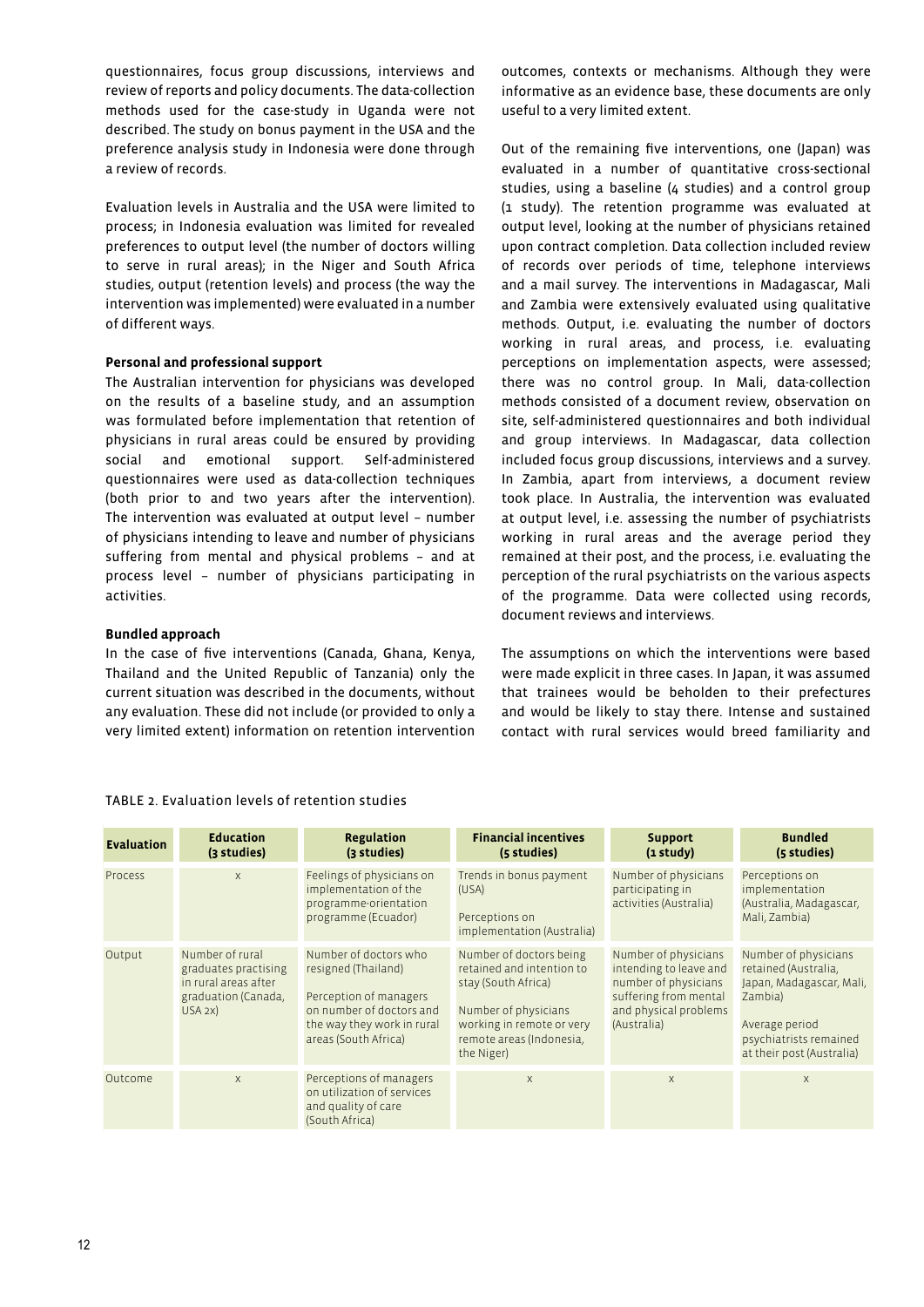connectedness, and rural school students would not be influenced by those more likely to work in urban areas (*38*). The Thailand intervention (*36*) was based on the assumption that rural careers could be made attractive through public and peer recognition, as well as by career development paths that included rural practice. In Mali, the assumption was made that the medicalization of health centres (i.e. recruiting doctors) would improve community access to health services, quality of care and the functioning of the rural health system (*39*). The intervention in Madagascar was similar to the intervention in Mali and implemented by the same international nongovernmental organization (Santé Sud). It is therefore likely that the Madagascar intervention was based on the same assumption as Mali (*40*).

# **3.3.2 Discussion on the current evidence base**

# **Level of evaluation and type of indicators**

Out of the 30 documents that were reviewed, 17 were evaluation studies of which 14 were conducted at output level, looking at either retention of health workers in rural areas or intention to stay or leave; retention was expressed in average number of years retained in only one study. In five studies, additional perceptions on implementation of the interventions were assessed. In three studies, only process aspects were evaluated. One study looked at outcome, in terms of perceived utilization of services and changes in service delivery, in addition to output level. Table 2 presents the details on the level of evaluation and the type of indicators used.

Table 2 shows that only a limited number of indicators were used for the evaluation, which mostly considered output level. The limited number and types of indicators hampered insight into the working of the documented interventions. There are clear needs to develop a common conceptual framework and to make a larger number of indicators at different evaluation levels available to the research and evaluation community.

#### **Research design**

Out of the 17 studies, four looked retrospectively at the output of a programme, following a cohort of health workers, using different points for the assessment, e.g. location of practice and associated characteristics of practitioners. Three were qualitative studies, exploring perceptions (South Africa) or evaluating a programme among a small group of practitioners (Madagascar and the Niger). Evaluation studies often used a mixture of qualitative and quantitative data-collection methods (six evaluations). Studies seldom described how the researchers or evaluators defined expected output, outcome, etc., making it difficult to compare studies. Table 3 shows the different types of research designs that were used. However, the research methodology was often insufficiently described (five evaluations) and did not include an assessment of the appropriateness of the study implementation or the type and level of bias. It is therefore important to stress that the findings presented in this report are indicative.

#### **Assumptions made explicit**

Although all interventions will have an intervention logic that was at the basis of the design, the studies only explicitly stated how the intervention was supposed to work in eight cases.

| <b>Research design</b>                              | <b>Education</b><br>$(3$ studies)* | <b>Regulation</b><br>(3 studies)            | <b>Financial</b><br>incentives<br>(4 studies) | <b>Support</b><br>$(i$ study $)$ | <b>Bundled</b><br>$(s$ studies)*          |
|-----------------------------------------------------|------------------------------------|---------------------------------------------|-----------------------------------------------|----------------------------------|-------------------------------------------|
|                                                     | Canada (1x)                        |                                             | Australia (1x)                                |                                  |                                           |
| Cross-sectional, quantitative                       |                                    |                                             |                                               |                                  |                                           |
| Retrospective cohort,<br>quantative                 | USA(2x)                            |                                             |                                               | Australia (1x)                   | Japan (3x, one<br>intervention)           |
| Before and after study                              |                                    |                                             | South Africa (1x)<br>Indonesia (1x)           |                                  |                                           |
| With control group                                  | USA (1x)                           |                                             |                                               |                                  | Japan(x)                                  |
| Case-study, qualitative<br>methods                  |                                    | South Africa<br>(1x)                        | Niger<br>(1x)                                 |                                  | Madagascar<br>(1x)                        |
| Case-study, quantitative and<br>qualitative methods |                                    | <b>F</b> cuador<br>(1x)<br>Thailand<br>(1x) |                                               |                                  | Mali(1x)<br>Zambia (1x)<br>Australia (1x) |

#### TABLE 3. Research designs

\* Some results were presented in more than one study.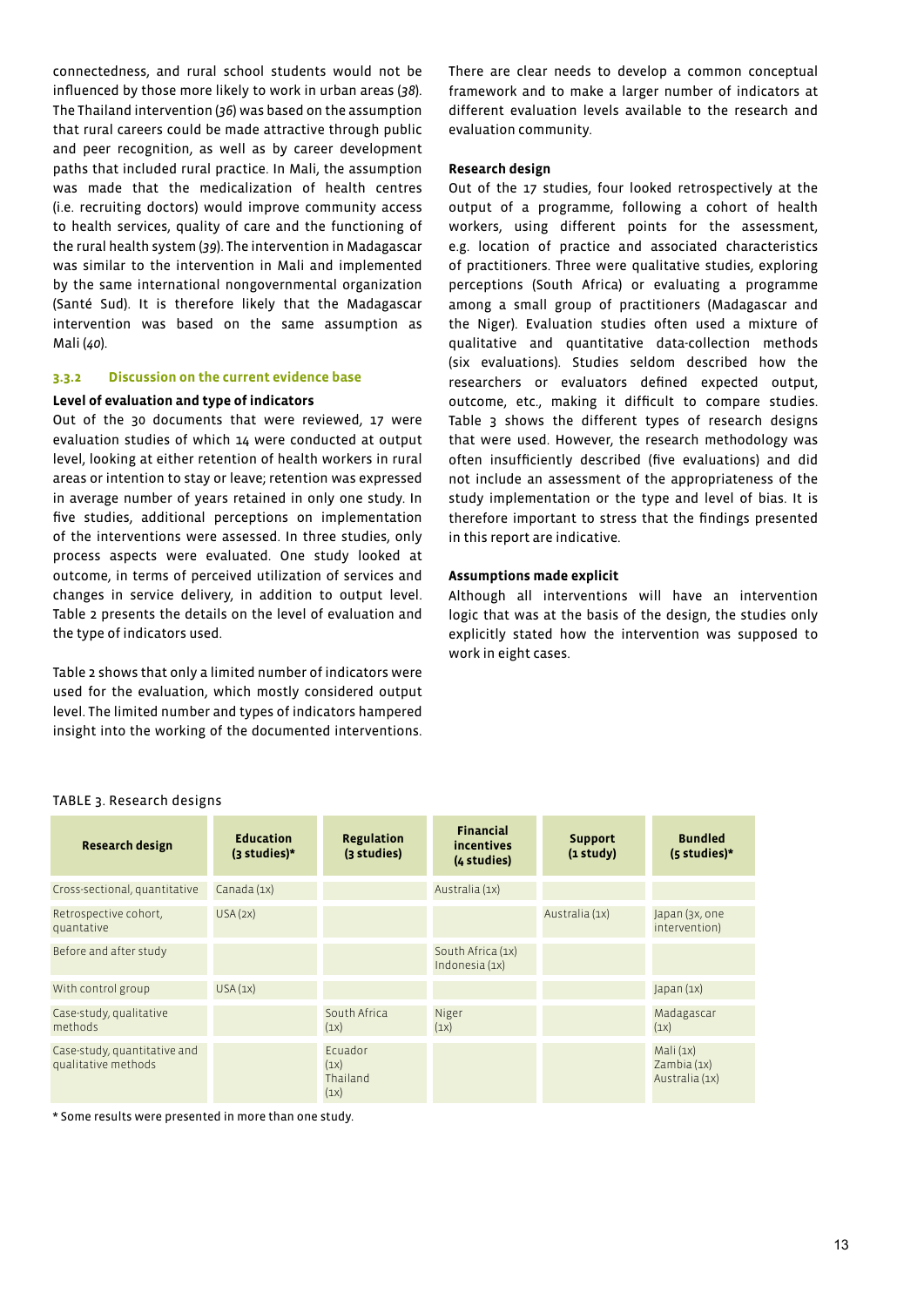# 4 . D isc u ssion

This review allows the following preliminary conclusions regarding attraction and retention strategies.

- Bundled approaches are more successful than single interventions.
- Rural practice comes with a risk of professional and social isolation. This can successfully be addressed through bundled approaches that trigger a sense of belonging, recognition and professional identity.
- Attractiveness of work in rural areas is influenced by the health labour market.
- Motivation to work in rural areas is influenced by health workers' gender, age and origin; gender and age are neglected aspects in retention and attraction strategies.
- Rural practice is often seen as unappealing; various programmes have successfully tried to raise the profile of rural practice.
- Important contextual factors regarding the implementation of interventions are management capacity and limited bureaucratic procedures; the studies in Australia, the Niger and Zambia demonstrated that a lack of management capacity and red tape reduced motivation to participate.
- The involvement of local stakeholders, such as community leaders and local schools, contributes to triggering motivation and reducing isolation, thus positively influencing retention.

Apart from identifying whether interventions were a success or a failure and the contributing contextual factors, realist synthesis also tries to identify patterns: context–mechanism–outcome (CMO) configurations. The synthesis looks for positive or negative outcomes of interventions due to similar mechanisms that were triggered in similar contexts.

Despite the limited evidence available regarding the intervention studies, this realist synthesis identified three patterns that enabled the formulation of the following preliminary assumptions, which require validating by further testing and should subsequently be refined.

- Attracting and retaining graduates in rural practice occurs when graduates feel able to provide rural services and are willing to select a rural location. This is likely to happen when (i) schools have a rural-focused curriculum; (ii) schools recruit students with a rural background and with an interest in rural practice; and (iii) the government values and gives priority to rural practitioners and is committed to increasing their numbers.
- Professional and social isolation, which hinder the attraction and retention of health workers in rural areas, can be reduced through a bundle of interventions consisting of education, financial incentives and personal and professional support interventions. These can work if they trigger the following mechanisms among health workers: a sense of recognition and

being valued by the government, their peers and communities and a sense of professional identity. These interventions can only be successful if local communities (and leaders) are actively involved, if there is sufficient management capacity among implementing agencies and if bureaucratic procedures to implement interventions are simple.

• Financial incentives can only contribute to improved health worker attraction and retention if they outweigh the opportunities of private practice in urban areas, if there are limited opportunities to work in urban areas and if they are offered in combination with nonfinancial incentives.

We realize that these preliminary assumptions are based on weak evidence. Reviewing the studies on retention clearly showed that there is a need to improve evaluation and documentation of HRH interventions. Not only are there differences among researchers regarding the definitions of output, outcome and impact, but Tables 1 and 2 also clearly demonstrate that there is a mix of research designs being used and a limited number and type of indicators to assess change. These difficulties make comparison and synthesis very difficult, which are important to be able to draw lessons for transferability. In addition, only eight interventions had a clearly formulated assumption, which is a requirement to test "theories of change" and further develop theories.

The analysis also revealed that, because of the types of research design, the level of evaluation and the indicators that were used, little or no attention was being paid to the context during research, although often authors concluded that the context was influential. The focus on mechanisms, which is promoted in realist enquiry, is not consistently included in intervention evaluation or research. Whereas most evaluations focus on assessing the type of intervention, different types of interventions can trigger similar mechanisms – it is the mechanisms (or reactions of the group of interest to the intervention in a particular context) that will lead to a certain outcome. It is therefore important to assess these mechanisms and build up an evidence base on which types of mechanisms were triggered by similar interventions in different contexts and on different interventions in similar contexts. The identification of such patterns, i.e. the type of reactions triggered by specific interventions in a given context, allows the formulation of assumptions or programme theories, as presented in this section. In order to assess transferability, these assumptions need to be tested in various contexts and, based on the test results, the assumptions can be refined. Such information will improve policy-makers' and planners' understanding of the relevance of retention interventions implemented elsewhere. These assumptions should form the basis on which interventions in similar settings are designed by policymakers and planners. This testing and refining of assumptions will contribute to theory building on how to increase access to health workers in underserved areas.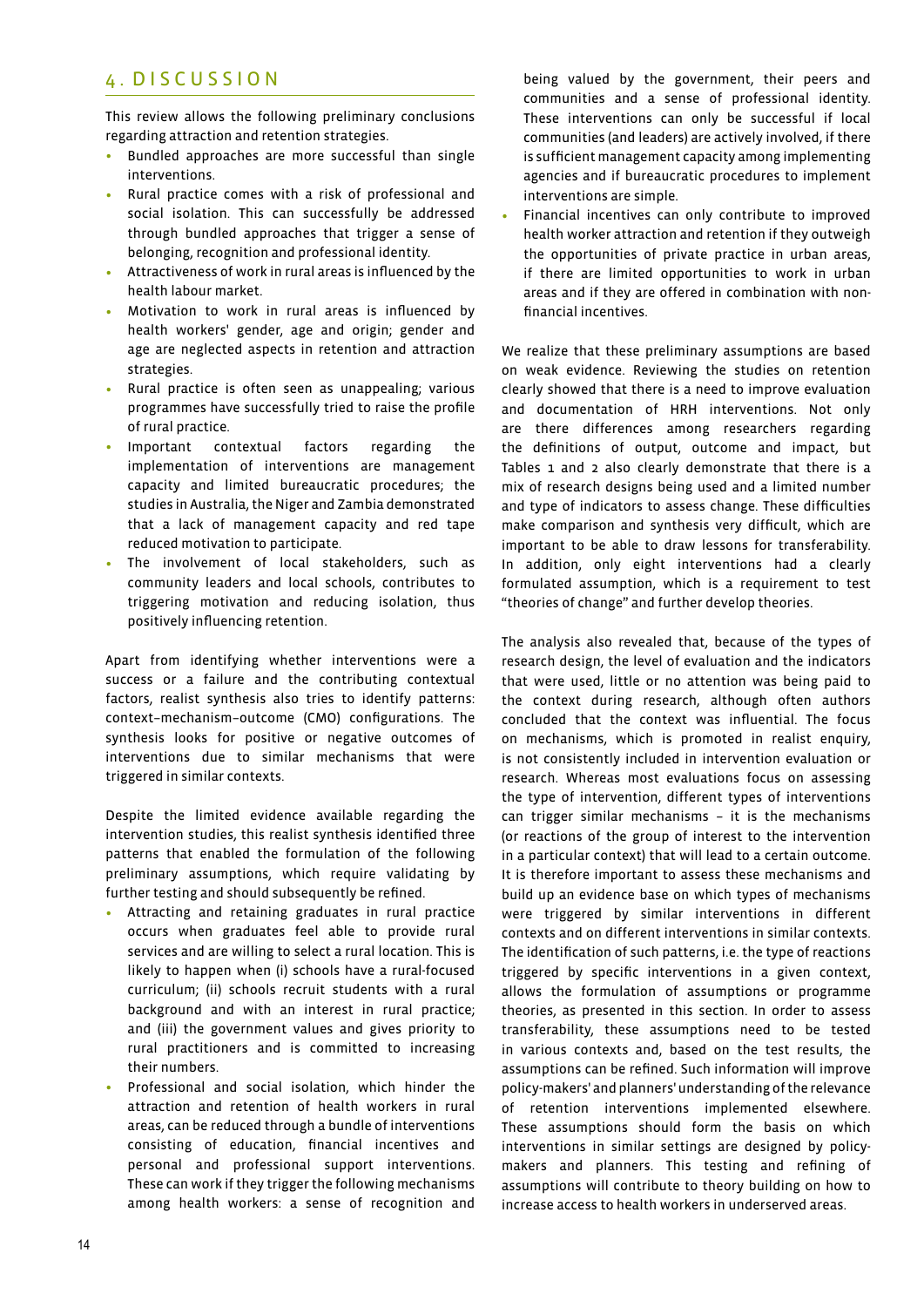# 5 . C oncl u sions and recommendations

## **5.1 Co nclusi o n s**

This review showed that attracting and retaining health workers in rural and remote areas requires a bundled approach and a careful situational analysis regarding the health labour market, gender, age and origin of health workers prior to the intervention design. It also showed that professional and social isolation needs to be considered and remedied and that the profile of a rural career could be raised. However, to assess transferability of successful interventions to other settings, more information is needed about the working of programmes and essential contextual factors. Realist evaluation and research methods gain a deeper insight into the working of programmes and enable the formulation and testing of assumptions. The value of a realist perspective is that it contextualizes the existing evidence and focuses on the mechanisms through which programmes work in these contexts. It identifies which mechanisms were triggered in specific contexts and explores the different types of interventions triggering these mechanisms.

However, a realist synthesis is only as good as the primary research it synthesizes; it attempts to get more out of the evidence rather than just the sum of the parts. In order to do this effectively in HRH practice, the evaluation and research approaches would need to be broadened. The evidence base can only be expanded with this information if evaluation and research include questions on mechanisms and contextual factors, if these evaluations and studies are synthesized using a realist perspective and if they are made available to policy-makers and planners.

# **5.2 R e c o mmendati o n s**

The limited types of research designs, the limited number and types of indicators, as well as the limited focus of evaluation and research documented in this synthesis call for broadening evaluation and research methods.

The following would be required:

- 1) There is a need to make explicit assumptions for each intervention and to relate the evaluation of interventions to these assumptions so as to allow for testing and further refinement.
- 2) It is important to evaluate HRH interventions at different levels (output, outcome and impact) and to include qualitative and quantitative indicators.
- 3) It is important to develop a common conceptual framework for researchers and evaluators and to propose a set of common indicators. This will allow for better comparison of results of different human resource management interventions aiming to improve attraction and retention and it will facilitate the synthesis of research and evaluation.
- 4) An evaluation should include an analysis of contextual factors that were of influence.
- 5) Mechanisms could be triggered through different interventions, and policy-makers and planners need to know which interventions have triggered these mechanisms in different settings. The occurrence of these mechanisms and their existence prior to the intervention need to be mapped and evaluated and therefore need to be part and parcel of any evaluation or research.

We refrain from formulating new research questions. Instead, we suggest improving upon planned and ongoing evaluation and research of attraction and retention policies and interventions. Given the increased insight this realist synthesis provided despite the limited primary research, we strongly advise to include a realist perspective in ongoing and future studies.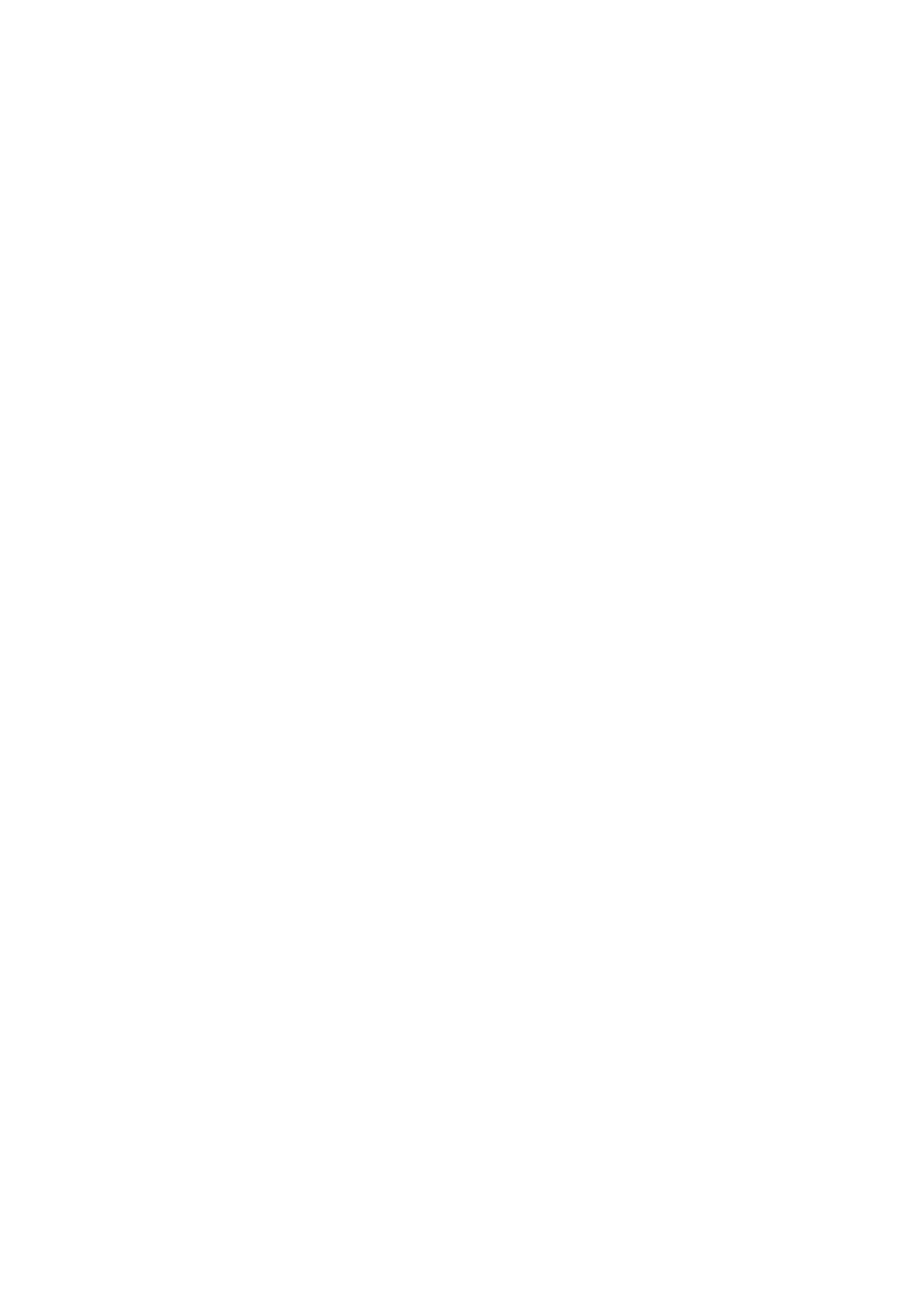# **REFERENCES**

- 1. *Increasing access to health workers in remote and rural areas through improved retention: background paper*. Geneva, World Health Organization, 2009.
- 2. *The world health report 2006 Working together for health*. Geneva, World Health Organization, 2006.
- 3. Salafsky B, Glasser M, Ha J. Addressing issues of maldistribution of health care workers. *Annals Academy of Medicine Singapore*, 2005, 34:520–525.
- 4. Aiken LH, Sochalski J, Andersen G. Downsize the hospital nursing workforce. *Health Affairs*, 1996, 15:88–92.
- 5. Aiken LH et al. Nurses' reports on hospital care in five countries. *Health Affairs*, 2001, 20:43–53.
- 6. *Report on the first expert consultation on increasing access to health workers in remote and rural areas through improved retention*. Geneva, World Health Organization, 2009.
- 7. Dolea C, Stormont L, Braichet JM. Evaluated strategies to increase attraction and retention of health workers in remote and rural areas. *Bulletin of the World Health Organization*, 2010, 88:379–385.
- 8. Kazi SAF. *Realist evaluation in practice, health and social work*. London, SAGE Publications, 2003.
- 9. Chopra M et al. Effects of policy options for human resources for health: analysis of systematic reviews. *The Lancet*, 2008, 371:668–674.
- 10. Dieleman MA, Gerretsen B, Van der Wilt GJ. Human resource management interventions to improve health workers' performance in low and middle income countries: a realist review. *Health Research, Policy and Systems*, 2009, 7:7.
- 11. Rowe AK et al. How can we achieve and maintain highquality performance of health workers in low-resource settings? *The Lancet*, 2005, 366:1026–1035.
- 12. Habicht JP, Victora CG, Vaughan JP. Evaluation designs for adequacy, plausibility and probability of public health programme performance and impact. *International Journal of Epidemiology*, 1999, 28:10–18.
- 13. Wolff N. Randomised trials of socially complex interventions: promise or peril? *Journal of Health Services Research and Policy*, 2001, 6:123–126.
- 14. Byng R, Norman I, Redfern S. Using realistic evaluation to evaluate a practice-level intervention to improve primary healthcare for patients with long-term mental illness. *Evaluation*, 2005, 11:69–93.
- 15. Ssengooba F et al. Health sector reforms and human resources for health in Uganda and Bangladesh: mechanism of effect. *Human Resources for Health*, 2007, 5:3.
- 16. Greenhalgh T et al. How do you modernize a health service? A realist evaluation of whole-scale transformation in London. *The Milbank Quarterly*, 2009, 87:391–416.
- 17. Kane S et al. A realist synthesis of randomised control trials involving use of community health workers for delivering child health interventions in low and middle income countries. *BMC Health Services Research*, 2010, 10:286
- 18. Pawson R et al. Realist review a new method of systematic review designed for complex policy interventions. *Journal of Health Services Research and Policy*, 2005, 10(Suppl. 1):21–34.
- 19. Pawson R, Tilly N. *Realist evaluation*. London, SAGE Publications, 1997.
- 20. Pawson R. Evidence-based policy: the promise of "realist synthesis". *Evaluation*, 2002, 8:340–358.
- 21. Mathews M, Rourke JTB, Park A. The contribution of Memorial University's Medical School to rural physician supply. *Canadian Journal of Rural Medicine*, 2008, 13:15–21.
- 22. Rabinowitz HK. Recruitment, retention, and followup of graduates of a program to increase the number of family physicians in rural and underserved areas. *The New England Journal of Medicine*, 1999, 328:934–939.
- 23. Cosgrove EM et al. Addressing physician shortages in New Mexico through a combined BA/MD program. *Academic Medicine*, 2007, 82:1152–1157.
- 24. Rabinowitz HK et al. A program to increase the number of family physicians in rural and underserved areas; impact after 22 years. *Journal of the American Medical Association*, 1999, 286:1041–1048
- 25. Cavendar A, Alban M. Compulsory medical service in Ecuador: the physician's perspective. *Social Science and Medicine*, 1998, 47:1937–1946.
- 26. Omole OB, Marincowitz G, Ogunbanjo GA. Perceptions of hospital managers regarding the impact of doctors' community service. *South African Family Practice*, 2005, 47:55–59.
- 27. Wongwatcharapaiboon P, Nichakorn Sirikanokwilai N, Pengpaiboon P. The 1997 massive resignation of contracted new medical graduates from the Thai Ministry of Public Health: what reasons behind? *Human Resources for Health Development Journal*, 1999, 3:147–156.
- 28. Shugarman LR, Farley DO. Shortcomings in Medicare bonus payments for physicians in underserved areas. *Health Affairs*, 2003, 22:173–178.
- 29. Reid S. *Monitoring the effect of the new rural allowance for health professionals*. Durban, Health Systems Trust, 2004 (Research project).
- 30. Chomitz KM et al. *What do doctors want? Developing incentives for doctors to serve in Indonesia's rural and remote areas*. Washington, DC, The World Bank, 1998 (Policy Research Working Paper 1888).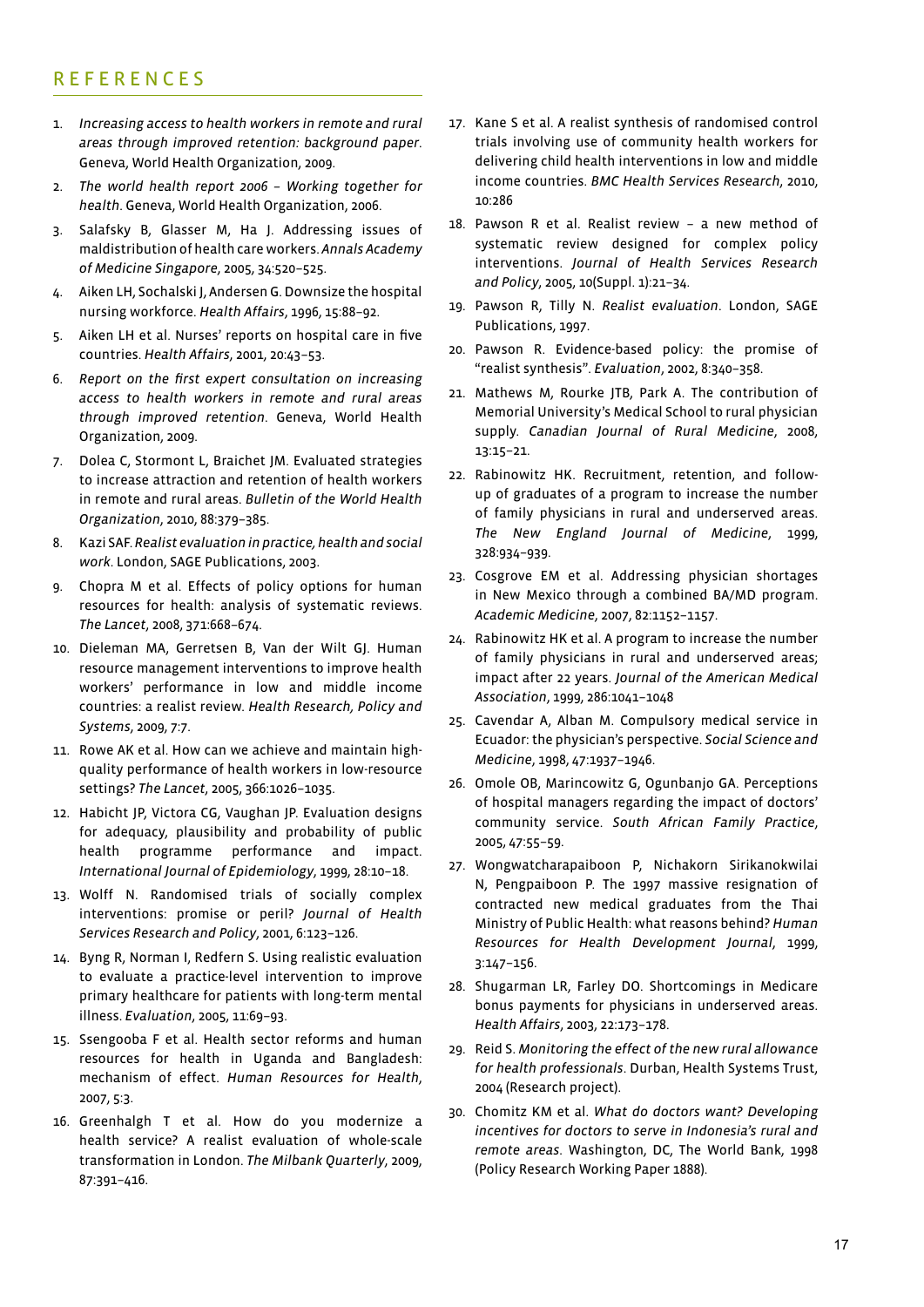- 31. Gibbon P, Hales J. *Review of the rural retention programme*. Canberra, Department of Health and Ageing, 2006.
- 32. *Impact des mesures d'incitation financière accordées aux médecins, pharmaciens et chirurgiens dentistes [Impact of financial incentive measures for doctors, pharmacists and dentists]*. Niamey, Ministère de la Santé Publique, 2008.
- 33. Kanyesigye EK, Ssendyona GM. *Payment of lunch allowance: a case study of the Uganda health service*. Joint Learning Initiative, 2004 (JLI Working Paper 2-4; available at: http://www.equinetafrica.org/bibl/docs/ KANhres\_200307.pdf, accessed 17 March 2010).
- 34. Gardiner M et al. Impact of support initiatives on retaining rural general practitioners. *Australian Journal of Rural Health*, 2006, 14:196–201.
- 35. Gardiner M et al. The role of psychological well-being in retaining rural general practitioners. *Australian Journal of Rural Health*, 2005, 13:149–155.
- 36. Wibulpolprasert S, Pengpaibon P. Integrated strategies to tackle the inequitable distribution of doctors in Thailand: four decades of experience. *Human Resources for Health*, 2003, 1:12.
- 37. Perry S. Preliminary retention strategy review: Ghana. Capacity Project, 2006, draft.
- 38. Matsumoto M, Inoue K, Kajii E. Long-term effect of the home prefecture recruiting scheme of Jichi Medical University, Japan. *Rural and Remote Health*, 2008, 8:930.
- 39. Codjia L, Jabot F, Dubois H. *Evaluation du programme d'appui à la médicalisation des aires de santé rurales au Mali [Evaluation of the programme to strengthen the medical presence in health sub-districts in rural Mali]*. Geneva, World Health Organization, 2010 (Accroître l'accès aux personnels de santé dans les zones rurales ou reculées – Etude de cas No. 2 [Increasing access to health workers in remote and rural areas – Case-study No. 2]).
- 40. Ranjalahy-Rasolofomanana J et al. *Evaluation a miparcours du projet Santé Sud Madagascar [Mid-point evaluation of the Santé Sud project in Madagascar]*. Antananarivo, Institut national de Santé publique et communautaire, 2008.
- 41. Koot J, Martineau T. *Zambian health workers retention scheme (ZHWRS) 2003–2004. Mid-term review 2005*, HRH Global Resource Center, 2005 (available at: http://www. hrhresourcecenter.org/hosted\_docs/ Zambian\_Health Workers\_Retention\_Scheme.pdf, accessed 24 March 2010).
- 42. Wilks CM, Oakley Browne M, Jenner BL. Attracting psychiatrists to a rural area – 10 years on. *Rural and Remote Health*, 2008, 8:824.
- 43. Matsumoto M, Kajii E. Medical education program with obligatory rural service: analysis of factors associated with obligation compliance. *Health Policy*, 2009, 90:125–132.
- 44. Munga MA, Mbilinyi DR. *Non-financial incentives and retention of health workers in Tanzania: combined evidence from literature and a focused cross-sectional study*. Arusha, Regional Network for Equity in Health in Southern Africa (EQUINET), 2008 (Discussion Paper Series, No. 61).
- 45. Nestman NA. *The retention of physicians in rural areas: the case of Nova Scotia*. Kingston, Ontario, Queen's University Industrial Relations Centre, 1998.
- 46. Ndetei DM, Khasakhala L, Omolo JO. *Incentives for health worker retention in Kenya: an assessment of current practice*. Arusha, Regional Network for Equity in Health in Southern Africa (EQUINET), 2008 (Discussion Paper Series, No. 62).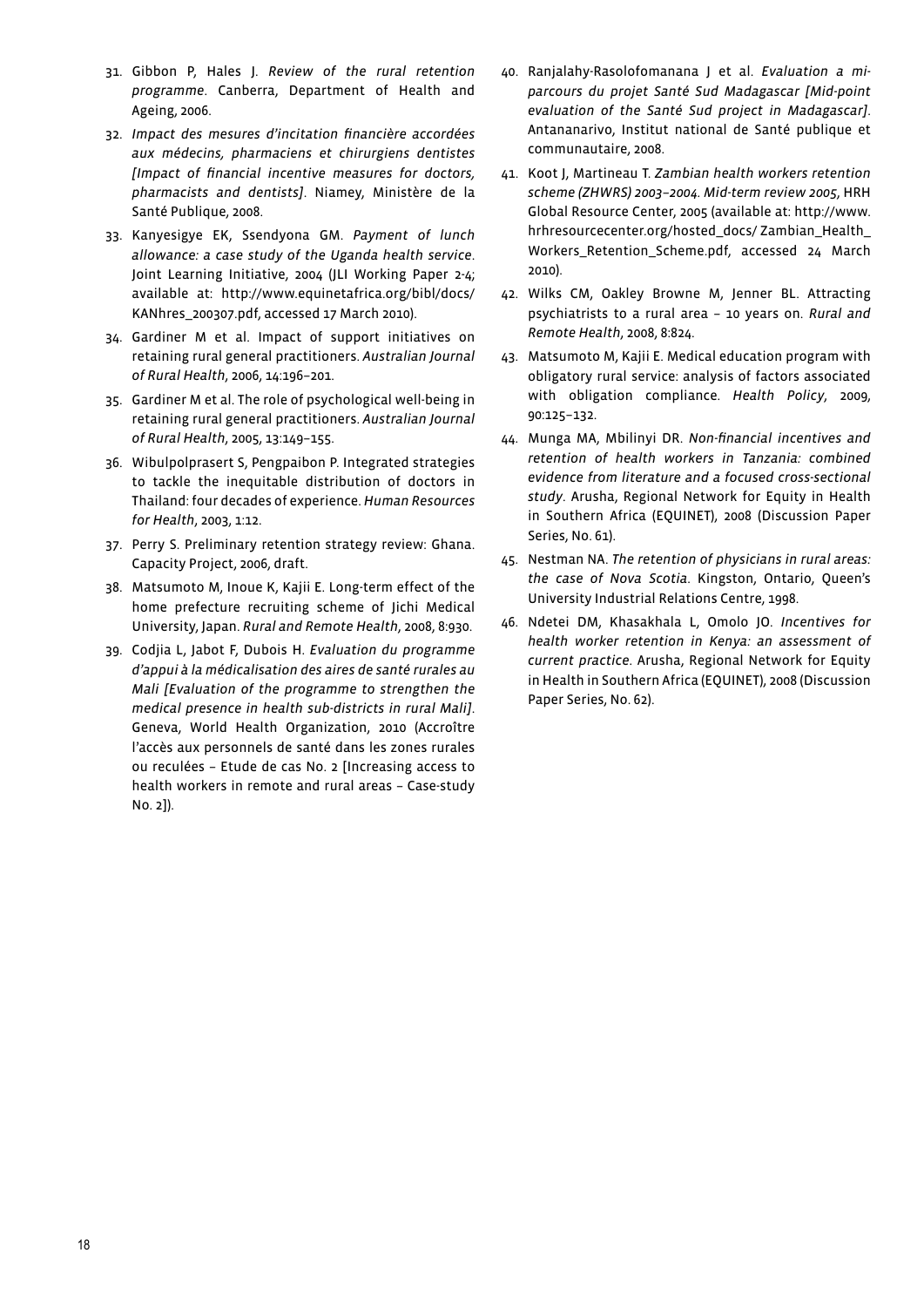# **Consultancy for a realist review of selected studies on effective rural health worker retention strategies**

### **Background**

It is now clear that the Millennium Development Goals will not be met unless health systems are strengthened and the crisis of human resources for health is effectively addressed. Many low- and middle-income countries have a fragile health system, which is further disturbed by the migration of health personnel, either within the country, from rural to urban, or outside the country. Paradoxically, there are also situations in which there are many trained health workers who do not find jobs and are forced to take up other activities to make a living.

The World Health Organization (WHO) Department of Human Resources for Health (HRH) works with Member States to develop recommendations on policies and strategies for effective management of health personnel. It also works to develop appropriate policies related to the issues of health workforce education, distribution, shortages, motivation and migration of health personnel.

In this context, and through its newly established team, Health Workforce Migration and Retention (HRH/HMR), WHO is implementing a programme of work to support Member States to address the issue of inequitable distribution of health workers in remote and rural areas. One of the three strategic pillars of this new programme is the development of evidence-based WHO global recommendations on "Increasing access to health workers in remote and rural areas through improved retention".

The development of the recommendations follows the protocol outlined by WHO's Guidelines Review Committee, which includes expert consultations in order to analyse and assess the quality of the evidence, based on which recommendations will be formulated. At the first expert consultation, WHO provided a background paper based upon a global review of the current evidence on this topic. The 40 studies retained for the global review have been analysed using the GRADE system for assessing the quality of the evidence. It was felt that this approach did not provide sufficient details for the expert to allow them to say whether interventions that were effective in one setting would produce similar results in another setting. It was proposed to use another method in order to identify the key elements that might explain why interventions were effective in one setting or failing in another. This method was the "realist review", which has been already used in other domains (law and education) to come to a better, more in-depth understanding of the underlying mechanisms and contexts behind successful (and unsuccessful) retention policies.

#### **Scope of the assignment and expected outcomes**

The consultancy is to undertake the following tasks:

- 1) Perform realist review on 30 of the studies upon which the WHO background paper drew. The studies will be chosen from the original 40 that supported the background paper, in consultation with the HMR team. Regular updates to be given to HRM, who will support this work, and to the supporting members of the Core Expert Group.
- 2) Following realist review of the 30 studies, perform a "realist synthesis" of the 30 realist reviews.
- 3) An interim report on progress in the form of a PowerPoint presentation to be given to the Expert Group at its 29 June–1 July 2009 Expert Group meeting. Draft to be sent to HMR by 23 June 2009.
- 4) An outline of the final report to be submitted to HMR by 15 August 2009.
- 5) Final report on the realist review and synthesis of around 15 000 words (not including graphs and annexes) to be sent to HMR by 15 September 2009.
- 6) A final report to the Core Expert Group in mid-October 2009, in the form of a PowerPoint presentation. Draft to be sent to HMR by 30 September 2009.

#### **Timeline**

This contract covers the period of 29 May to 30 October 2009, with interim, outline and final reports due as indicated above.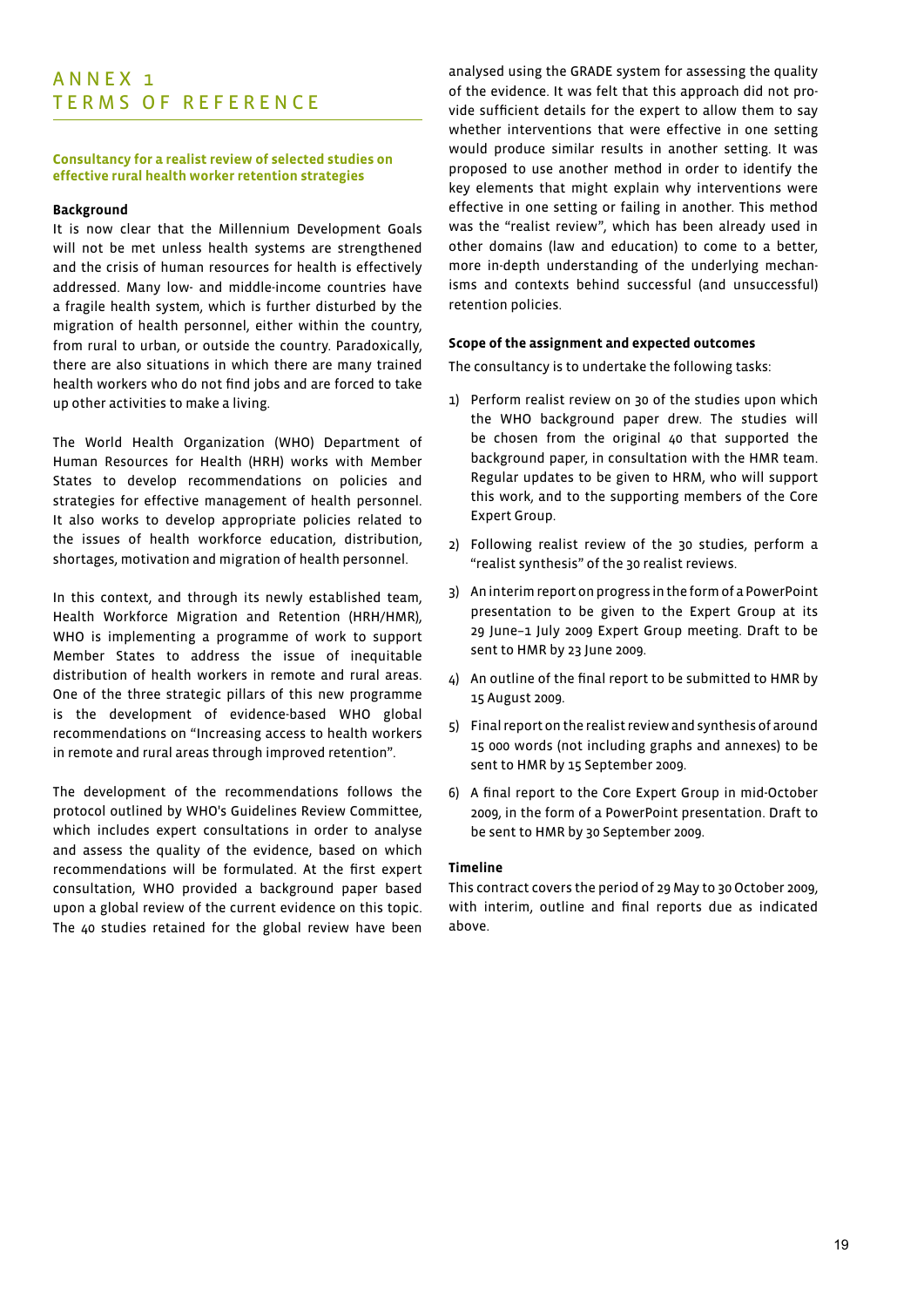|  | assump-<br>Prior<br>tions                                                     |                                                                                                                         |                            |  |                             |  |                          |  |  |                                                                  |                                 |  |  |
|--|-------------------------------------------------------------------------------|-------------------------------------------------------------------------------------------------------------------------|----------------------------|--|-----------------------------|--|--------------------------|--|--|------------------------------------------------------------------|---------------------------------|--|--|
|  | Comments<br>reviewers<br>from                                                 |                                                                                                                         |                            |  |                             |  |                          |  |  |                                                                  |                                 |  |  |
|  |                                                                               | ation for<br>explan-<br>results<br>native<br>likely<br>Alter-                                                           |                            |  |                             |  |                          |  |  |                                                                  |                                 |  |  |
|  | Assessment of study                                                           | Compar-<br>ison                                                                                                         |                            |  |                             |  |                          |  |  |                                                                  |                                 |  |  |
|  |                                                                               | Base-<br>line                                                                                                           |                            |  |                             |  |                          |  |  |                                                                  |                                 |  |  |
|  |                                                                               | Study<br>type                                                                                                           |                            |  |                             |  |                          |  |  |                                                                  |                                 |  |  |
|  |                                                                               | Evaluation<br>methods                                                                                                   |                            |  |                             |  |                          |  |  |                                                                  |                                 |  |  |
|  | Evaluation: time and level<br>(output-outcome- effect)                        | evaluation<br>Level of                                                                                                  |                            |  |                             |  |                          |  |  |                                                                  |                                 |  |  |
|  |                                                                               | tion upon<br>completion<br>of inter-<br>vention<br><b>Time of</b><br>evalua-                                            |                            |  |                             |  |                          |  |  |                                                                  |                                 |  |  |
|  | Mechanism-reported under-<br>lying assumptions (= how<br>was the intervention | or mentioned by authors<br>mechanisms researched<br>supposed to work) and<br>description of actual<br>in the discussion |                            |  |                             |  |                          |  |  |                                                                  |                                 |  |  |
|  | Contextual<br>factors reported<br>to be of                                    | influence:<br>socioeconomic,<br>political<br>environment                                                                |                            |  |                             |  |                          |  |  |                                                                  |                                 |  |  |
|  | Outcome<br>and study<br>objective                                             |                                                                                                                         |                            |  |                             |  |                          |  |  |                                                                  |                                 |  |  |
|  | Intervention<br>characteristics<br>and objective                              |                                                                                                                         |                            |  |                             |  |                          |  |  |                                                                  |                                 |  |  |
|  | Authors,<br>Title of study,<br>Location,                                      | Year of publication,<br>Year of study                                                                                   | interventions<br>Education |  | interventions<br>Regulatory |  | compensation<br>Monetary |  |  | evironment and<br>social support<br>interventions<br>Management, | interventions<br><b>Bundled</b> |  |  |

CMO configurations and assessment methods for interventions to improve rural retention CMO configurations and assessment methods for interventions to improve rural retention

# ANNEX<sub>2</sub> DATA ANALYSIS M